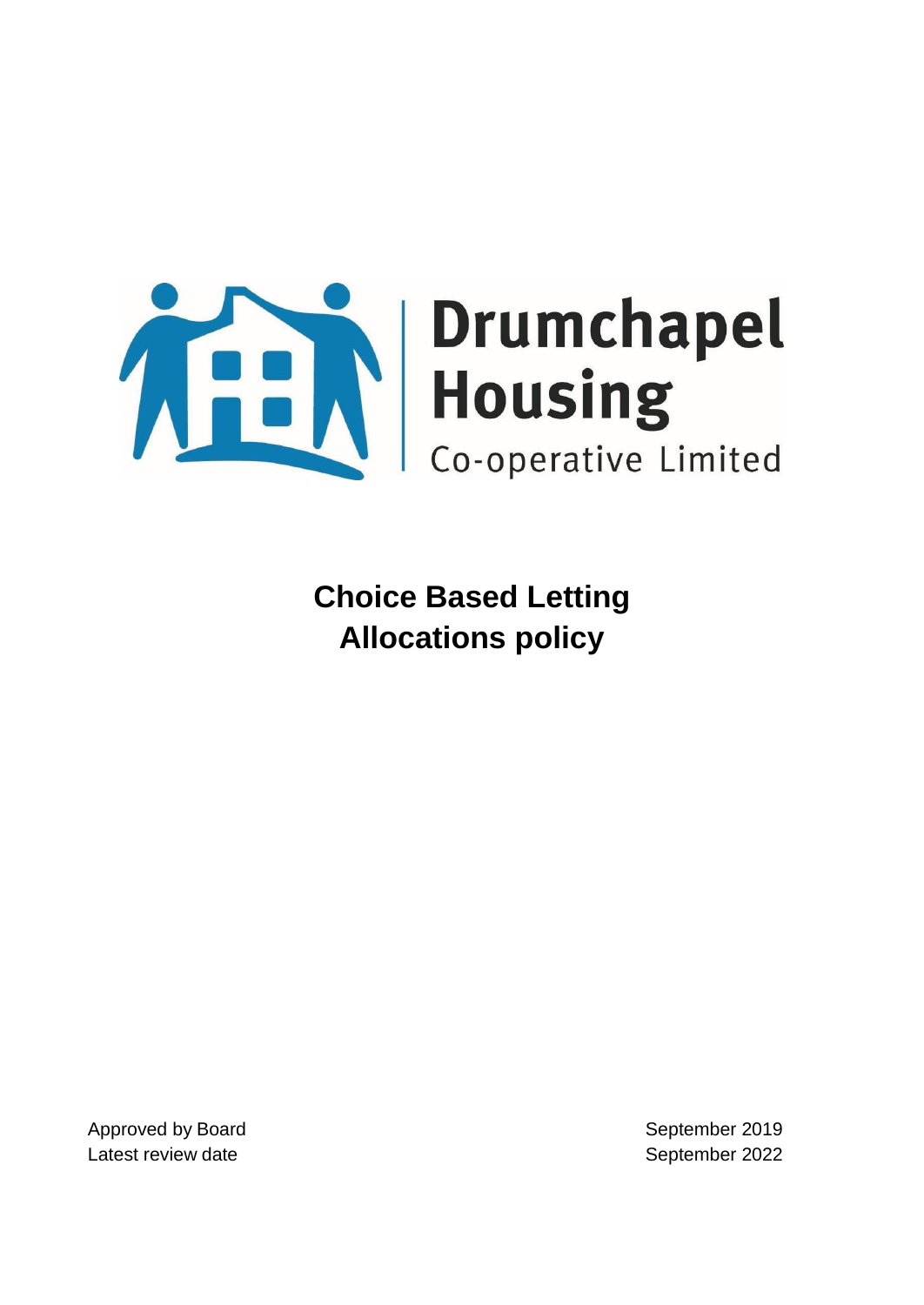

|    | <b>Item</b>                                                | Page      |
|----|------------------------------------------------------------|-----------|
|    |                                                            | No.       |
| 1. | <b>Background</b>                                          | 3         |
| 2. | <b>Purpose of the Common Allocation Policy</b>             | $3 - 4$   |
| 3. | <b>Policy Aims and Objectives</b>                          | $4 - 5$   |
| 4. | <b>Legal and Regulatory Framework</b>                      | $6 - 8$   |
|    | 4.1 Legal Framework                                        |           |
|    | 4.2 Scottish Housing Regulator & Scottish Social Housing   |           |
|    | Charter                                                    |           |
|    | 4.3 Code of Conduct / Applications from staff or Board     |           |
|    | members                                                    |           |
| 5. | <b>Allocation Law</b>                                      | $8 - 10$  |
|    | 5.1 Access to the Housing Register                         |           |
|    | 5.2 Asylum Seekers & Refugees                              |           |
|    | 5.3 Mutual Exchanges                                       |           |
|    | 5.4 Reasonable Preferences Groups                          |           |
|    | 5.5 Factors not taken into account when allocating housing |           |
|    | 5.6 Information                                            |           |
|    | 5.7 Publicity                                              |           |
|    | 5.8 Access to personal information                         |           |
| 6. | <b>The Application Process</b>                             | $10 - 20$ |
|    | 6.1 Admission to the Housing Register                      |           |
|    | 6.2 Verifying and applicant's circumstances                |           |
|    | 6.3 Applying for a joint tenancy                           |           |
|    | 6.4 Information and processing applications                |           |
|    | 6.5 Tenancy checks                                         |           |
|    | 6.6 Home visits                                            |           |
|    | 6.7 False / misleading information                         |           |
|    | 6.8 Suspension from the Housing Register                   |           |
|    | 6.9 Home ownership                                         |           |
|    | 6.10 Reviewing applications                                |           |
|    | 6.11 Removal of applications                               |           |
|    | 6.12 Applicant choice                                      |           |
|    | 6.13 Offers of housing                                     |           |
|    | 6.14 Tenants' rights and responsibilities                  |           |
|    | 6.15 Tenancies                                             |           |
| 7. | <b>House Size</b>                                          | 21        |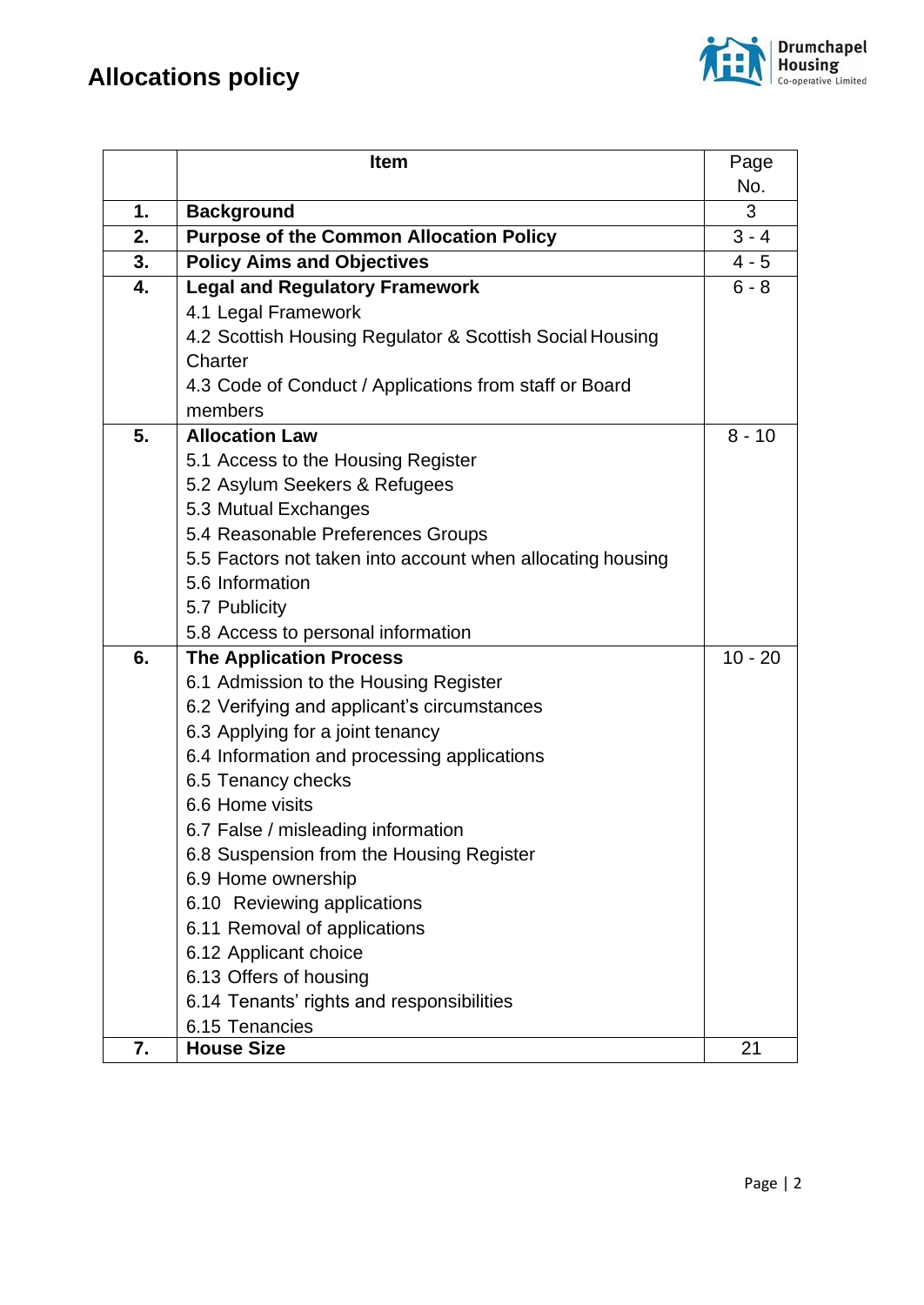

| 8.  | <b>Our Allocation System</b>                    | $23 - 25$ |
|-----|-------------------------------------------------|-----------|
|     | 8.1 Priority award system                       |           |
|     | 8.2 Advantages of awarding priority tickets     |           |
|     | 8.3 Applicants with the same priority ticket    |           |
|     | 8.4 Travelling People                           |           |
|     | 8.5 High Risk Offenders                         |           |
| 9.  | <b>Our Application Groups</b>                   | $23 - 25$ |
|     | 9.1 Homelessness Applications                   |           |
|     | 9.2 Standard Applications                       |           |
|     | 9.3 Internal Transfer/Aspirational Applications |           |
| 10. | <b>Priority Ticket Categories</b>               | $25 - 33$ |
| 11. | <b>Appeal and Complaints</b>                    | $33 - 34$ |
| 12. | <b>Equality and Diversity</b>                   | 34        |
| 13. | <b>Training and Development</b>                 | 35        |
| 14. | <b>Auditing and Monitoring</b>                  | $35 - 36$ |
| 15. | <b>Policy Review</b>                            | 36        |

### **1. Background**

Registered Social Landlords (RSL'S) in the North West of Glasgow have been working closely with Glasgow City Council in order to set up a Common Housing Register or Glasgow Housing Register (GHR).

The GHR is a computer based single housing list which participating social landlords use to register applicants for housing. It is designed to make it easier and quicker for applicants to apply for housing by completing only one application form.

The GHR participating RSLs are listed in Appendix 1 and it is proposed in the future to extend the GHR to other areas in Glasgow.

The Co-operative operates a choice based letting allocations policy which provides choice to applicants on the areas they choose to live.

### **2. Purpose of Choice Based Letting, Allocation Policy**

The purpose of this policy is to ensure that everyone who applies for housing is treated fairly, consistently and with respect. This policy is based on the following principles: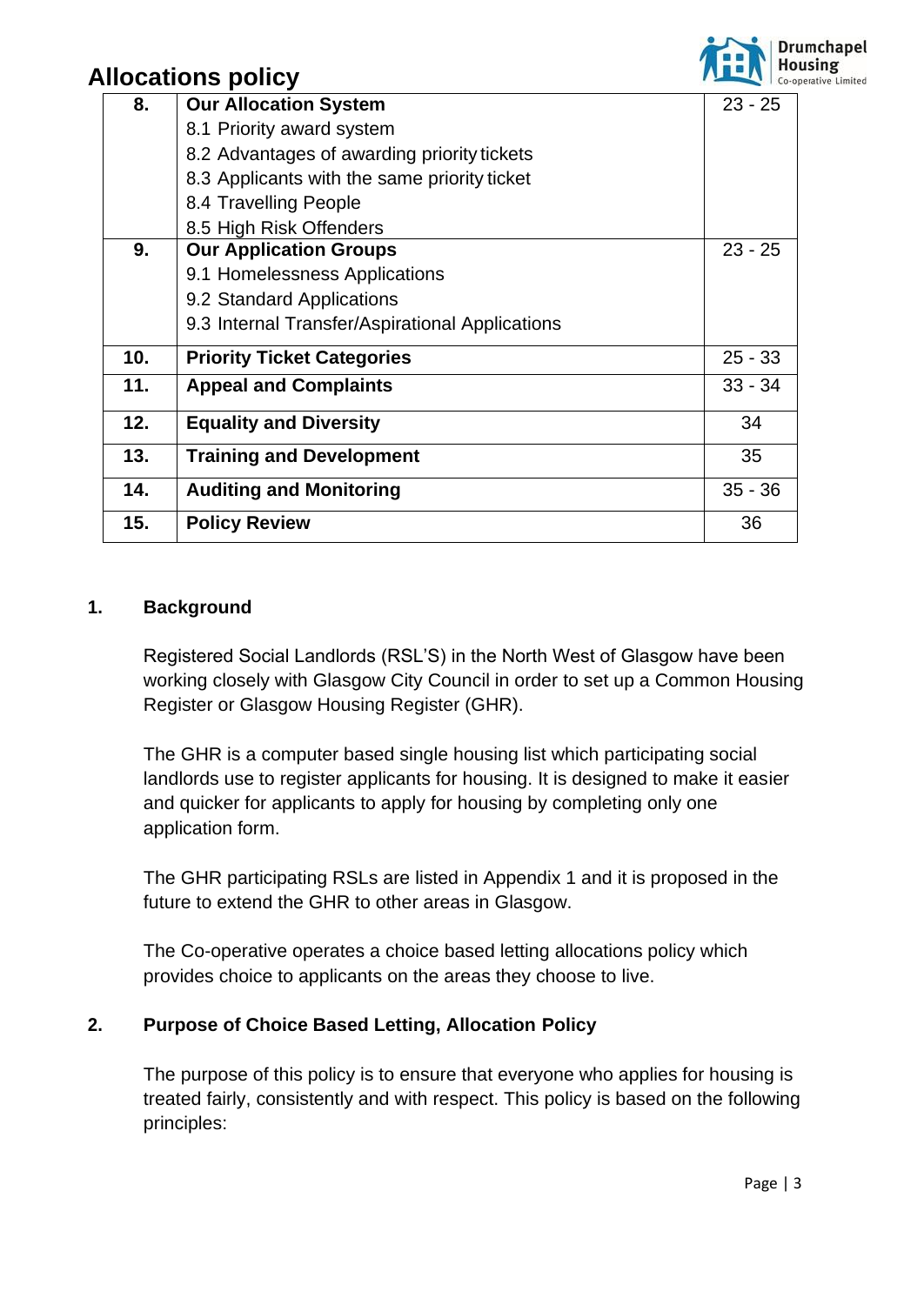

- Fairness and accountability
- Equality, openness and transparency
- Confidentiality
- Consistency of decision making

This policy sets out:

- How to apply for housing;
- How an application for housing will be assessed based on housing need; and
- How homes are allocated to meet the needs of housing applicants

The Local Housing Strategy for Glasgow and Drumchapel area have been considered when writing this policy and guidance from the Scottish Government on allocations. The following links below provide some of the guidance reviewed:

[www.scotland.gov.uk/allocations](http://www.scotland.gov.uk/allocations) <https://www.gov.scot/policies/social-housing/housing-management/>

This policy is supplemented by working procedures which will be used by staff in implementing the policy.

### **3. Policy Aims and Objectives**

The aims and objectives of this policy are:

- ➢ To meet all relevant legal and good practice standards, for example, addressing the specific housing needs of groups set out in housinglaw.
- $\triangleright$  To contribute to the regeneration of Drumchapel through the provision of quality housing services at affordable rent levels which will meet the changing needs and aspirations of our customers.
- $\triangleright$  To operate a policy that is easily understood and simple to administer.
- $\triangleright$  To maximise opportunities by offering applicants comprehensive advice and information concerning their housing options.
- ➢ To avoid discrimination on grounds covered in our equality & diversity policy:
	- Age
	- Disability
	- Marriage and civil partnership
	- Pregnancy and maternity
	- Race
	- Religion or belief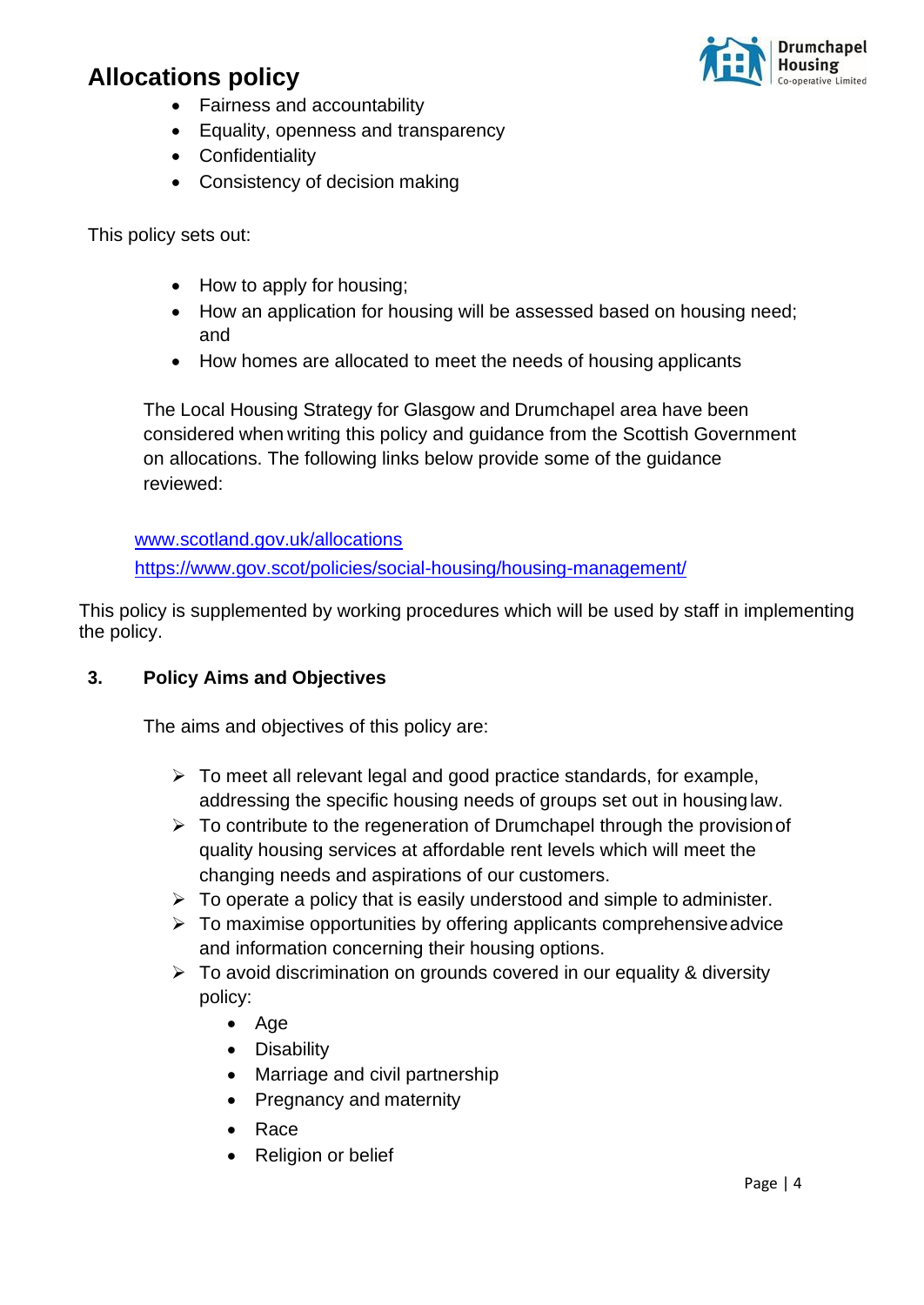

- Gender (referred to as "sex" in the Act)
- gender reassignment
- Sexual orientation

The Co-operative will not tolerate any sort of unfair treatment or discrimination on any grounds. In addition to the above, therefore, our zero tolerance will be broadened (but not confined) to the following:

- National origin
- Cultural background
- Ethnic origin
- Tenure
- Issues related to literacy or numeracy
- Employment status
- Domestic circumstances

Each of the above is equally important, and we will take all reasonable steps to ensure that no discrimination, whether deliberate or inadvertent, occurs.

- $\triangleright$  To establish new tenancies that are successful and sustainable.
- ➢ To process personal information confidentially to meet relevant legal obligations.
- $\triangleright$  To make best use of the housing stock and ensure a balanced community.
- $\triangleright$  To form partnerships with other housing providers to address housing need.
- $\triangleright$  To respect at all times the human rights of applicants and inparticular their right in respect for a private and family life.
- $\triangleright$  To maximise income by letting empty houses quickly in accordance with timescales.
- $\triangleright$  To deal with appeals and complaints fairly and in accordance with timescales.
- $\triangleright$  To assess if policy objectives are met through our audit and performance management system.
- $\triangleright$  To review the policy every three years.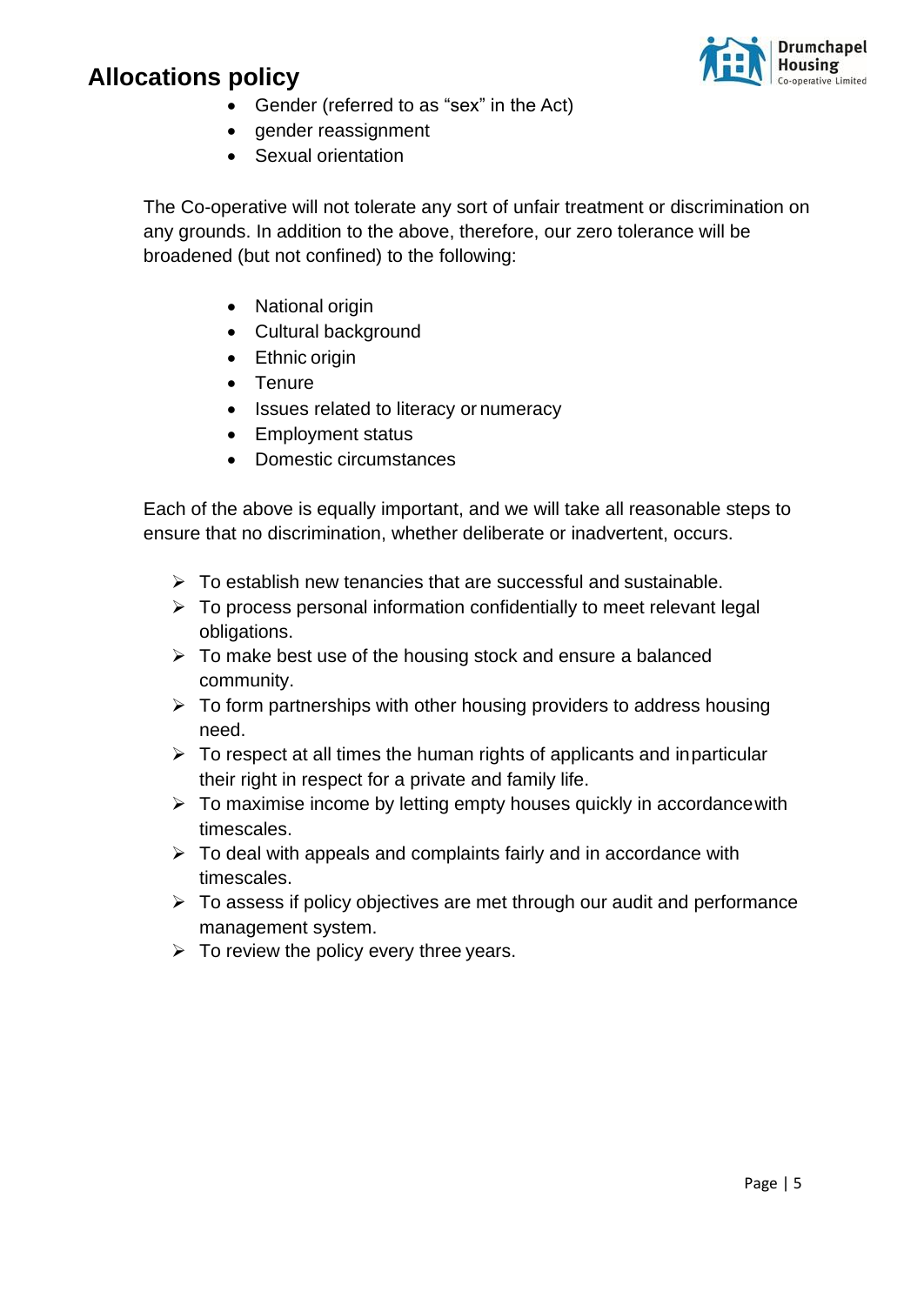

### **4. Legal and Regulatory Framework**

#### **4.1 Legal Framework**

This policy complies with and takes account of legislative requirements. Some of these are as follows:

- Housing (Scotland) Acts 1987; 2001; 2006 & 2010 and 2014.
- Homelessness etc. (Scotland) Act 2003
- Equality Act 2010
- Human Rights Act 1998
- Data Protection Act 2018
- the General Data Protection Regulation (EU) 2016/679 ("the GDPR"); any legislation that, in respect of the United Kingdom, replaces, or enacts into United Kingdom domestic law, the General Data Protection Regulation (EU) 2016/679, the proposed Regulation on Privacy and Electronic Communications or any other law relating to data protection, the processing of personal data and privacy as a consequence of the United Kingdom leaving the European Union
- Matrimonial Homes (Family Protection) (Scotland) Act 1981.
- Civil Partnerships Act 2004.

### **4.2. Scottish Housing Regulator (SHR) & Scottish Social Housing Charter**

The SHR was set up to operate as an independent regulator who is directly accountable to the Scottish Parliament.

The SHR monitors, assesses, compares and reports on social landlords' performance of housing activities. It requires landlords to collect and provide key information on their performance in relation to achieving the Scottish Social Housing Charter (SSHC) outcomes and standards.

The following SSHC outcomes and standards are directly relevant to this choice based lettings, allocation policy:

### **Charter Outcome 1 – Equalities**

'Every tenant and other customer have their individual needs recognised, is treated fairly and with respect, and receives fair access to housing and housing services'.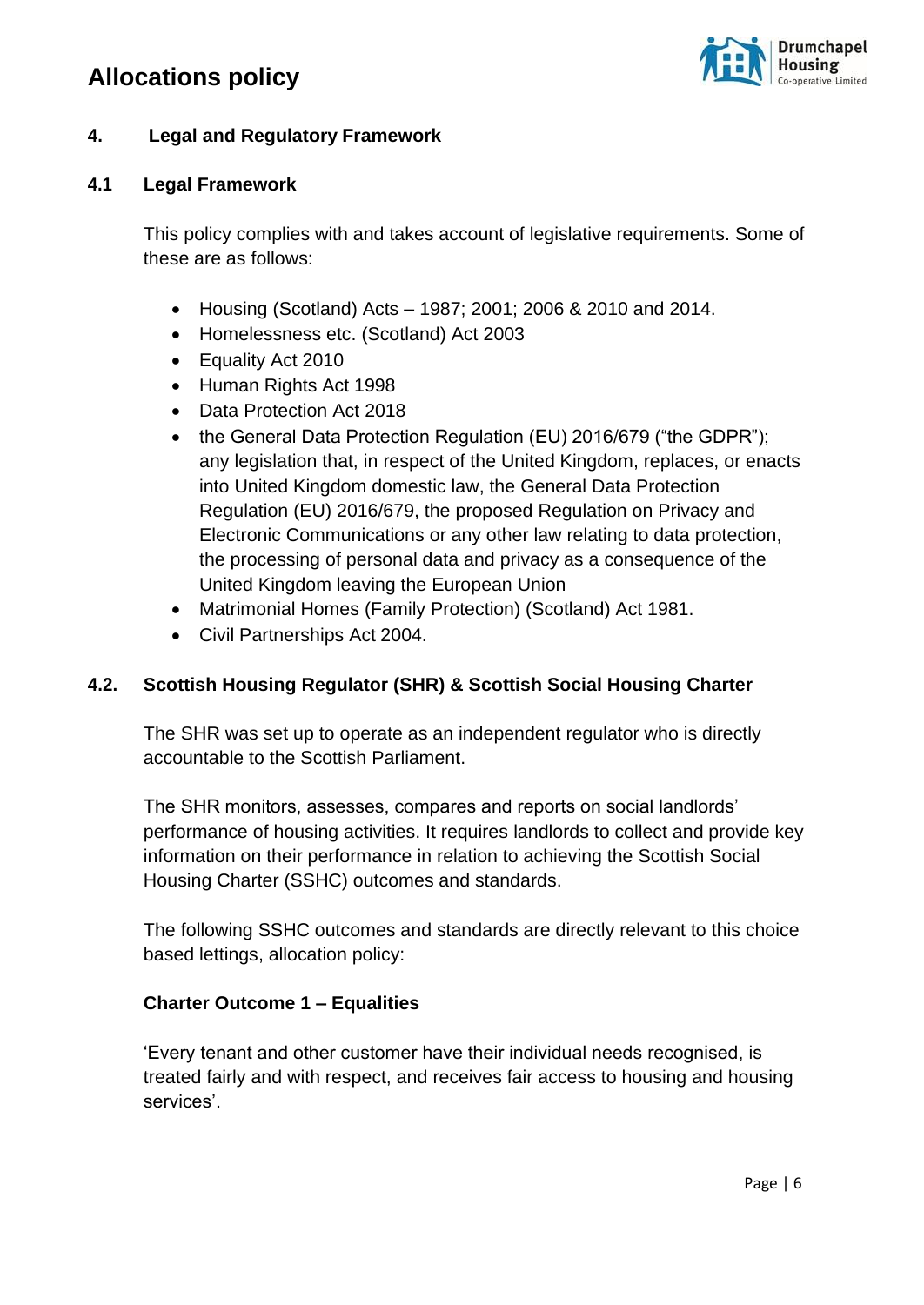

### **Charter Outcome 2 – Communication**

'Tenants and other customers find it easy to communicate with their landlord and get the information they need about their landlord, how and why it makes decisions and the services it provides'.

### **Charter Outcome 4 - Quality of housing**

'Tenants' homes, as a minimum, meet the Scottish Housing Quality Standard (SHQS) by April 2015 and continue to meet it thereafter, and when they are allocated, are always clean, tidy and in a good state of repair'.

### **Charter Outcome 7, 8 and 9 - Housing Options**

'People looking for housing get information that helps them make informed choices and decisions about the range of housing options available to them'.

'Tenants and people on housing lists can review their housing options'. 'People at risk of losing their homes get advice on preventing homelessness'.

### **Charter Outcome 10 - Access to Social Housing**

'People looking for housing find it easy to apply for the widest choice of social housing available and get the information they need on how the landlord allocates homes and on their prospects for being housed'.

### **Charter Outcome - 11 Tenancy Sustainment**

*'*Tenants get the information they need on how to obtain support to remain in their home; and ensure suitable support is available, including services provided directly by the landlord and by other organisations'.

### **4.3. Code of Conduct / Applications from staff or Board members**

As Registered Social Landlords (RSLs), we have adopted and comply with the Scottish Federation of Housing Associations two models of Code of Conduct for Governing Body and staff members.

The codes were developed to provide RSLs with models they could adopt to uphold and promote the standards of behaviour and conduct expected of governing body members and staff and also support RSLs to meet our regulatory standards.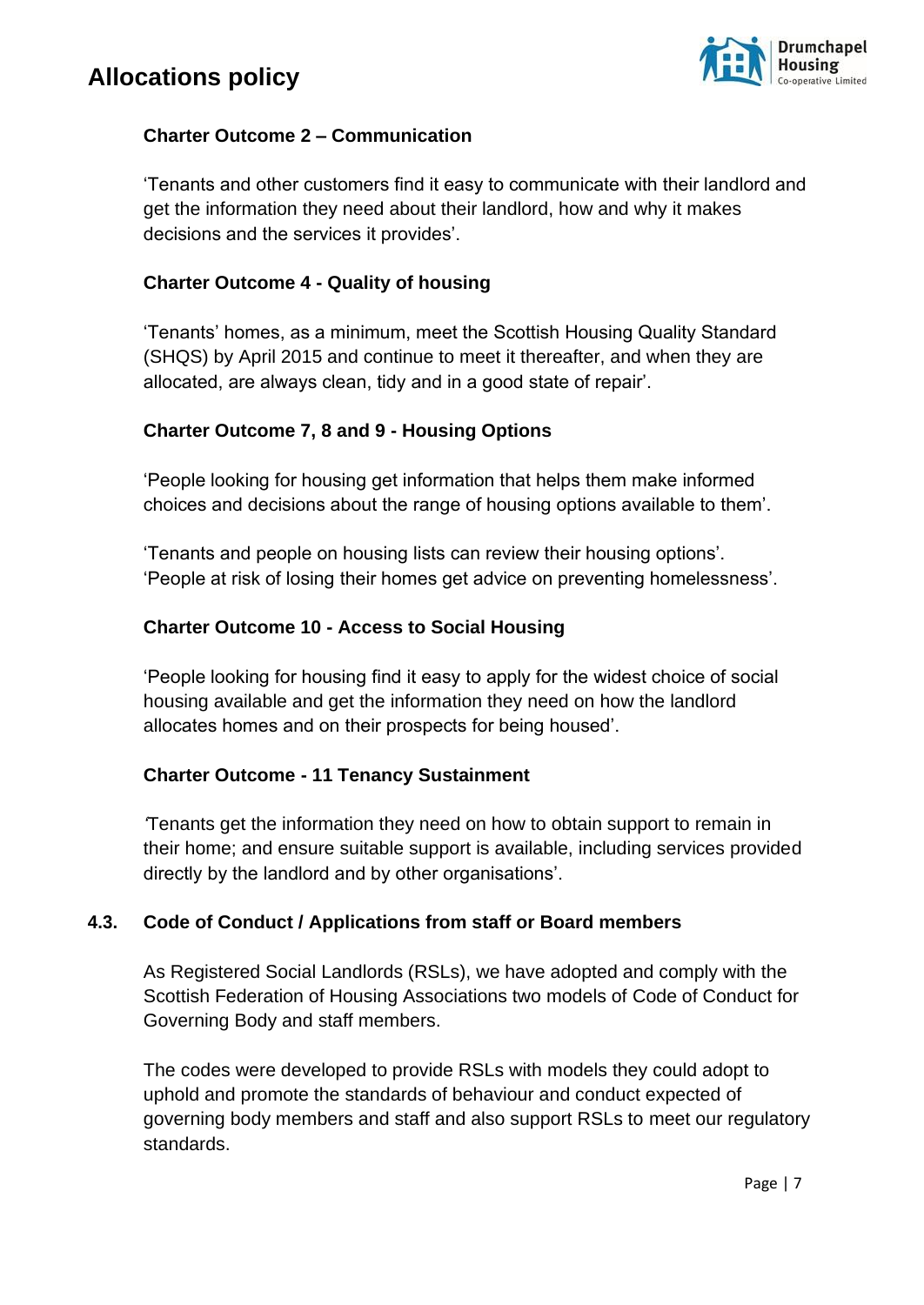

The SHR also monitors RSLs to ensure no-one receives any special treatment as a result of their connection with an RSL.

We may grant a tenancy to employees, Board members, former employees, former board members and close relatives of these. This, however, is provided the allocation has been dealt with in accordance with policy and that the person has was not involved in or any influence over the process by which the Cooperative allocated the tenancy.

### **5. Allocation Law**

The purpose of this section is to explain some of the main legal provisions/rules for housing applicants. These rules cover the following matters:

- Access to the housing register
- Groups that are to be given reasonable preference when letting houses
- Factors that must be disregarded when letting houses
- Information
- Publicity
- Access to personal information

### **5.1 Access to the Housing Register**

Any person who is **sixteen years** or more may apply to our housing waiting list which is the Glasgow Housing Register. **This is not, however, an automatic right to receive offers of housing**. Section 6 explains how we process and prioritise applications in line with the law and good practice.

### **5.2 Asylum Seekers and Refugees**

People subject to immigration control must declare this when completing their application. Eligibility for housing will require to be assessed in terms of the Housing (Scotland) Act 2010 and asylum and immigration legislation. People may remain on the housing list but will be asked to provide evidence of their immigration status before we can confirm if they are eligible for an offer of housing.

### **5.3 Mutual Exchanges**

Scottish Secure Tenants have a legal right to exchange their homes with other Scottish Secure Tenants. Landlords can only refuse permission if it is reasonable to do so. The Co-operative operates a separate tenancy changes policy.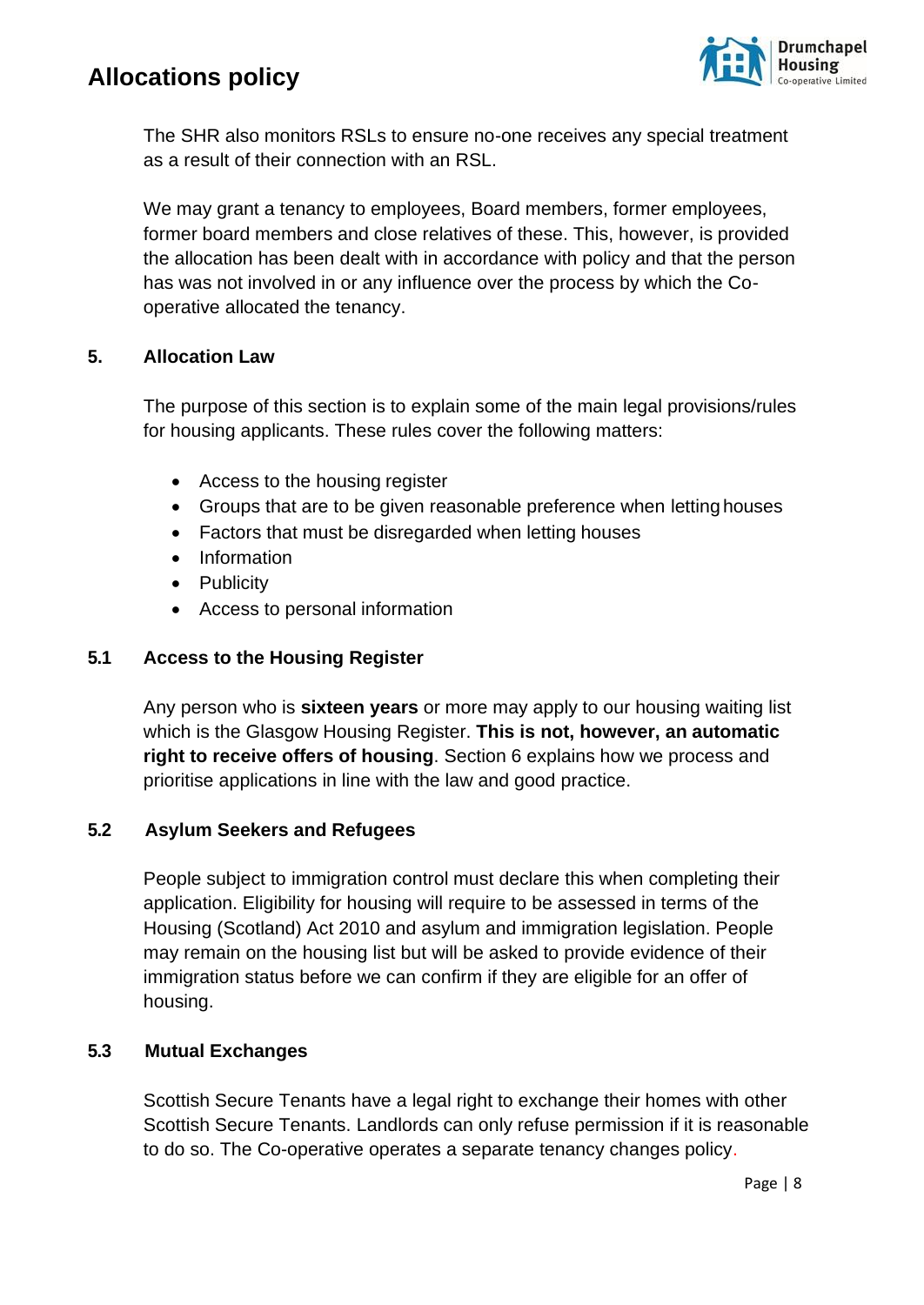

### **5.4 Reasonable Preference Groups**

The law requires us to give reasonable preference to certain groups when letting houses. The groups to which we must give reasonable preference when letting houses are:

- Homeless people and those threatened with homelessness who also have unmet housing needs
- People who are living in unsatisfactory housing conditions and have unmet housing needs and
- People living in an under occupied property

### **5.5 Factors not taken into account when allocating housing**

- Length of time applicants have lived in the area
- Housing debt relating to a tenancy for which the applicant was not the tenant
- Housing debt now repaid
- Any non-housing debt such as council tax
- Age of applicants unless under the age of 16 or we have specifically designed or adapted a property for people of a certain age
- Applicants income or property, including income or property owned by other household members
- Housing debt outstanding: Less than the equivalent of one month's rent charge is not taken into account

Over one month's rent outstanding:

- Applicants must make a suitable repayment arrangement
- Make payments for at least 3 months
- Continue to make payments

### **5.6. Information**

We can make available a summary of this policy. Applicants can also obtain a full copy on request.

The summary and full copy are provided free of charge and can be made available in alternative formats.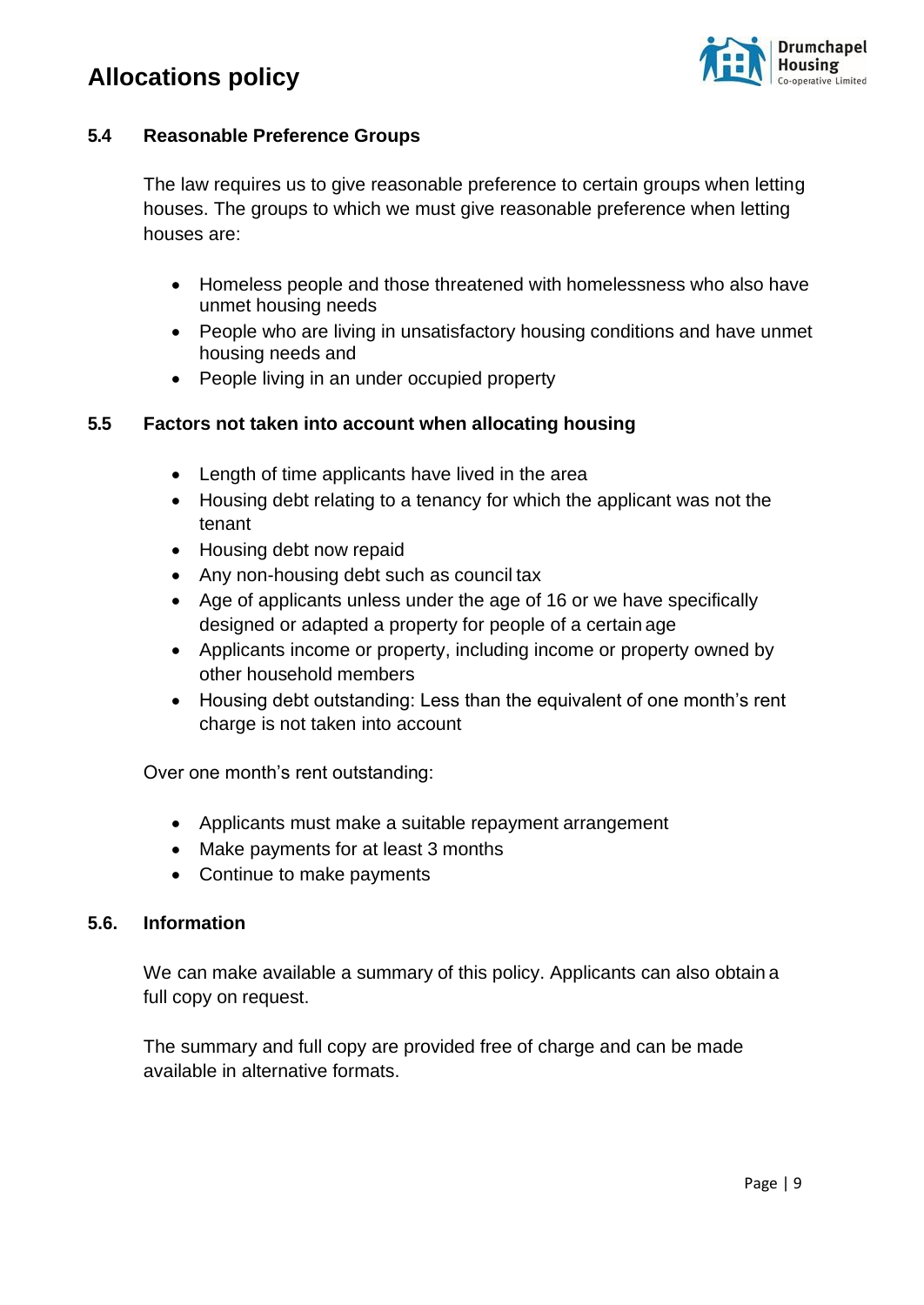

### **5.7. Publicity**

We must publish details in a variety of formats of how we assess priority. We can facilitate this by Happy to Translate, Global Languages, Read IT and Speak IT on our website pages. These rules cover all applicants on our housing register, including existing tenants who wish to transfer to alternative accommodation. We publish details via our newsletters, website and office reception. We will prepare and publish a report on our consultation of this policy.

### **5.8. Access to personal information**

Applicants have rights to access personal information in two ways. Firstly, an applicant is entitled to view information supplied in connection with their application.

This right is set out in the Housing (Scotland) Act 1987, 2001, 2010 and 2014.

Secondly, an applicant may access personal information as determined by rights of access under the GDPR, this is commonly known as a Subject Access Request.

If you wish to request access to your personal information, please refer to our Fair Processing Notice that explains how to make a request. We will provide the information request within one month.

### **6. The Application Process**

This section explains the stages and rules concerning the allocation process.

### **6.1 Admission to the housing register**

Applicants must complete an online application via the Glasgow Housing Register (GHR) and select the RSL in the area/s they want to be considered for rehousing.

Applicants who do not have online access can be assisted by the Co-operative's staff in completing an online application form.

We can also carry out home visits to assist infirm, housebound or disabled applicants to complete their forms within a reasonable proximity, on request.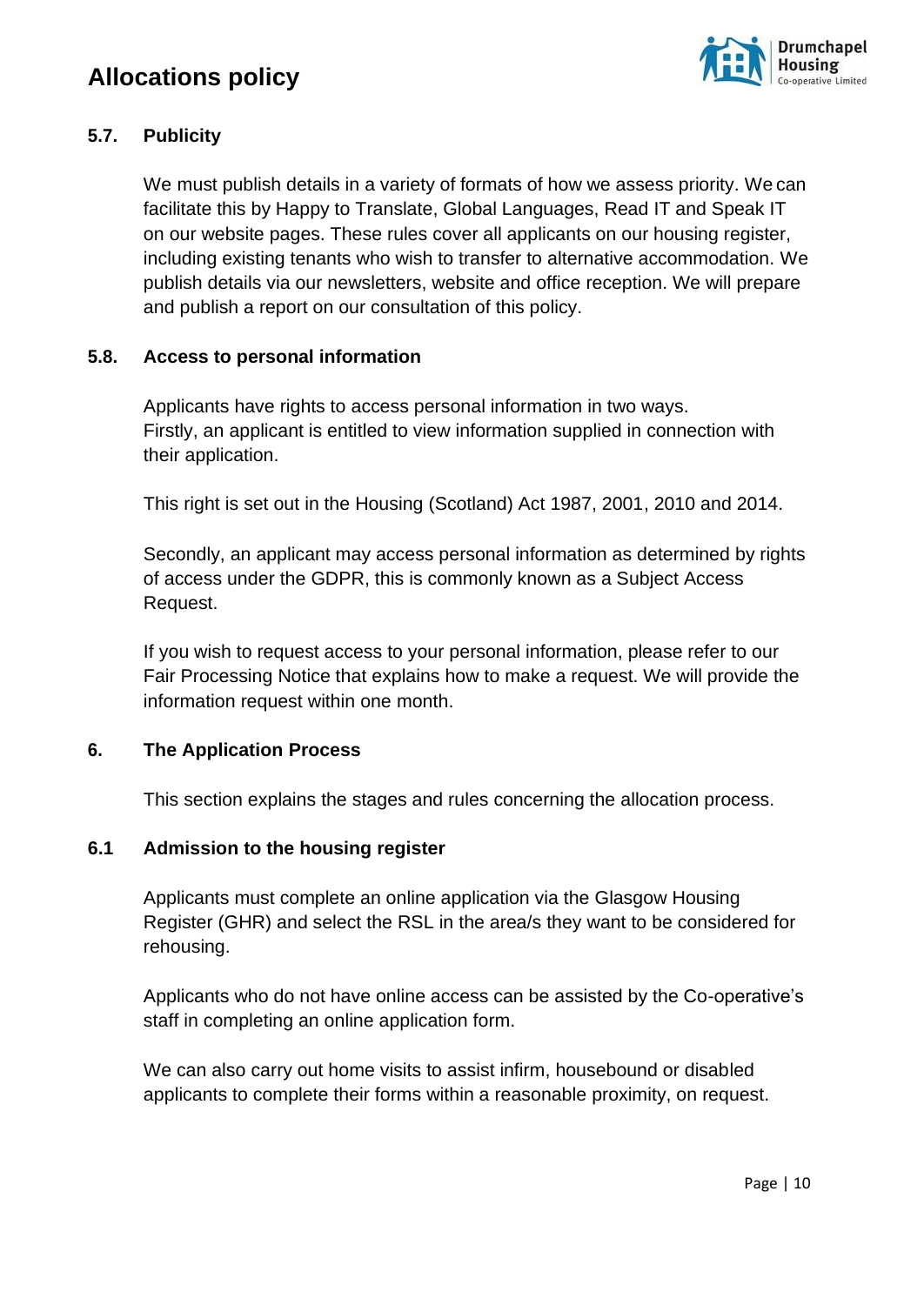

All applicants applying through the GHR are given a unique number and can log in at any time to view or make changes to their application form.

In line with our equality commitments, this form can be made available in different languages and in alternative formats.

If required, we may provide support services including interpreters for hearing impaired applicants or people who do not speak English. Support for people with learning difficulties or who may need support to complete applications is provided by partnership working with Scottish Association for Mental Health.

In addition, applications can be made via formal referrals by agencies that have an agreement in place with any of the participating landlords.

An example of this being Glasgow City Council Homeless Service (also known as a Section 5 Homeless Referral).

If GHR is suspended applicants can apply for housing directly with the Cooperative.

Our target for assessing completed application forms is 7 days, from the date all information/relevant proofs received. Applicants are sent written confirmation of their priority awards.

Applications will only be fully processed to the 'live and eligible' status when a completed Share Certificate Application is returned, the Co-operative is a fully mutual organisation therefore all prospective members are required to have Board approval prior to be added to the Housing Register.

If further information is required following an application submission the applicant will be contacted directly about this. The application may however still be processed on the information provided.

Applicants are responsible for advising of any changes to their housing circumstances.

Applicants can contact housing staff during office hours to discuss their application details.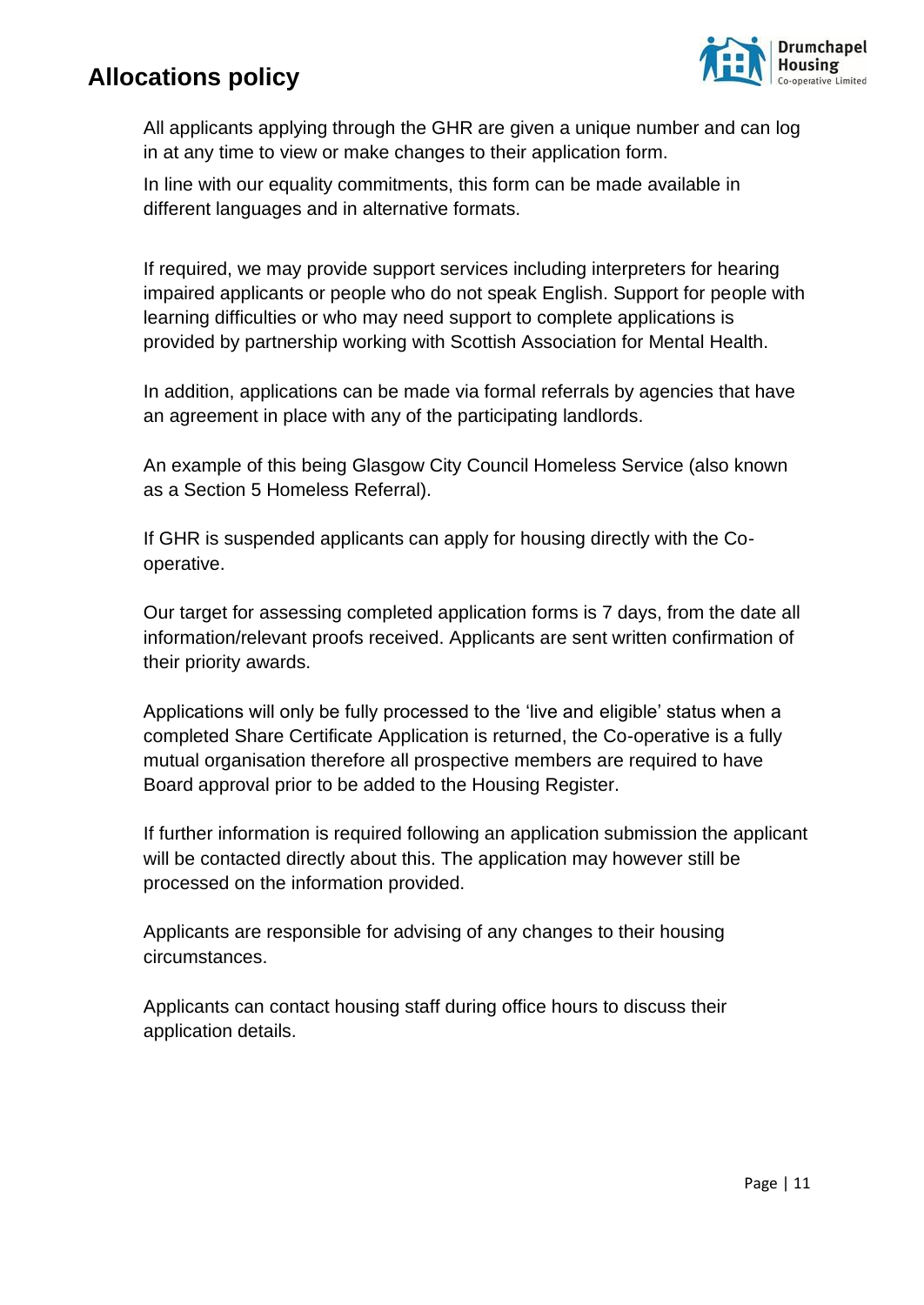



### **6.2. Verifying an applicant's circumstances**

To enable the correct housing need assessment to be made, we generally require applicants to provide information to verify their circumstances.

Examples of the verification required include the following (Please note that this list is not exhaustive):

| <b>Circumstance</b>                     | <b>Verification Required</b>                  |
|-----------------------------------------|-----------------------------------------------|
| All applicants / joint applicants       | Proof of identity:                            |
|                                         | Proof of Current Address (2 items)            |
|                                         | Photographic ID                               |
| All household members                   | Proof of current address if over 16 yrs.      |
|                                         | $(1$ item)                                    |
|                                         | Proof of Identification e.g. passport, birth  |
|                                         | certificate, driving licence                  |
| Homeless or threatened with             | Assessment undertaken by Glasgow<br>$\bullet$ |
| homelessness                            | <b>City Council</b>                           |
|                                         |                                               |
| Asked to leave current<br>accommodation | Copy of valid Notice to Quit<br>$\bullet$     |
|                                         |                                               |
| In need of rehousing as health          | Up to date relevant medical documentation     |
| affected by current housing             | Medical form completed                        |
| circumstances                           | Other supporting information                  |
| Residency                               | Proof of residency                            |
|                                         | <b>Bank Statement</b>                         |
|                                         | <b>Driving Licence</b>                        |
|                                         | <b>Tenancy Agreement</b>                      |
| Access to children                      | Letter from child's other parent              |
|                                         | Letter from solicitor                         |
| <b>Experiencing harassment</b>          | Corroborating evidence from:                  |
|                                         | Police                                        |
|                                         | Landlord                                      |
|                                         | Support agencies                              |
| Pregnancy                               | MAT B1 form or similar showing expected       |
|                                         | due date                                      |
| <b>Owner Occupiers</b>                  | Proof of intent to sell                       |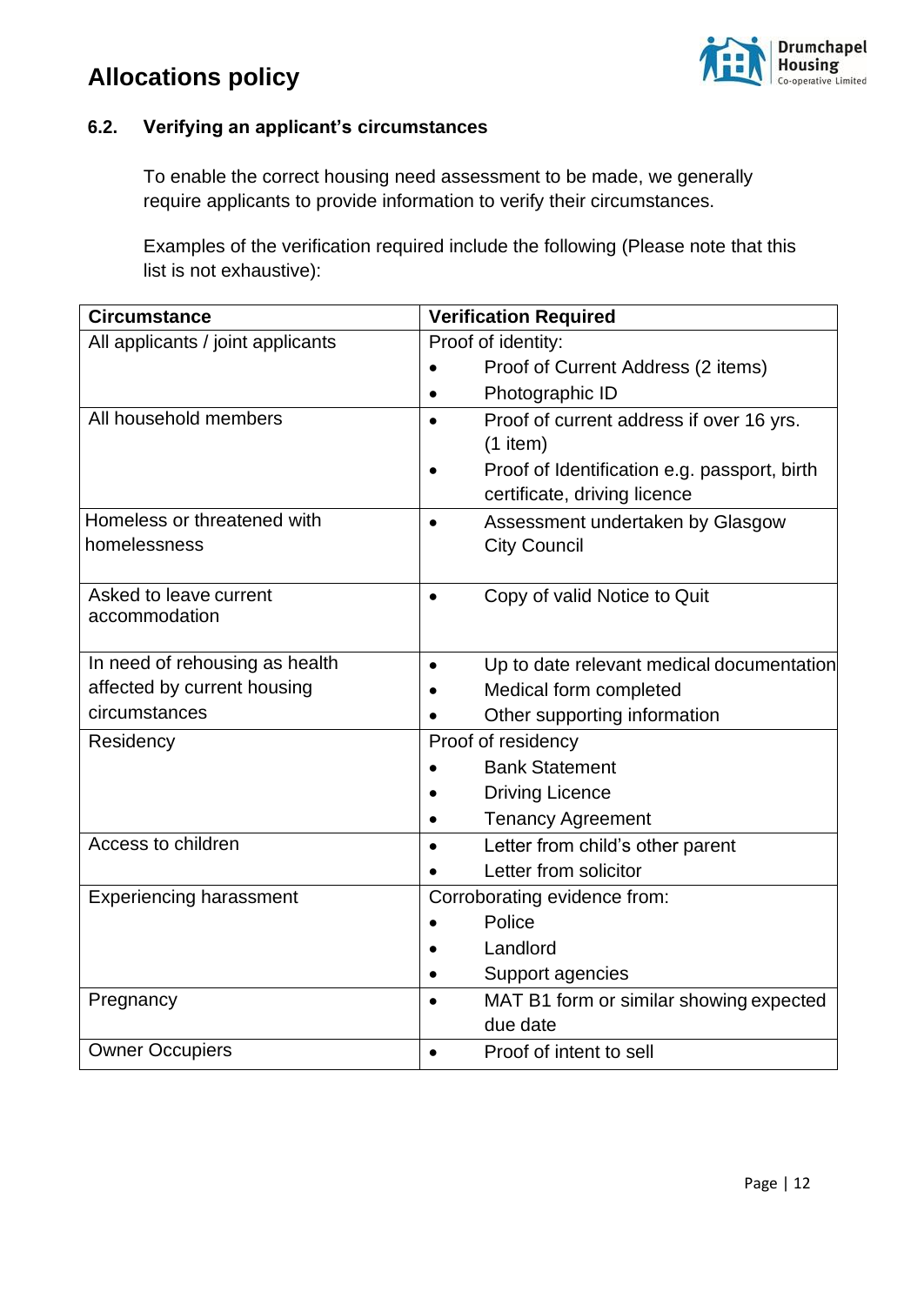

In line with our equality commitments, we may provide support services including interpreters for hearing impaired applicants or people who do not speak English. Support for people with learning difficulties or who may need support to complete applications, etc. To help combat this, the Co-operative will provide information to customers in any formats as required.

Formats may include:

- Large print
- Audio CD/DVD
- Translations into community languages
- Use of language or sign interpreters
- Braille

All costs in relation to this will be borne by the Co-operative.

### **6.3 Applying for a joint tenancy**

Applicants including existing tenants may apply to have a joint tenancy with someone who is staying with them. From 1 November 2019 there are new notification and resident requirements that have to be met for adding a joint tenant to an applicant's tenancy. These are as follows:

If you want another person to be a joint tenant then the house must have been the only and principal home of the person you want to become a joint tenant for at least 12 months immediately before the date of your request which must be in writing to us. The joint tenant or the person that you with to become a joint tenant must have notified us of their moving in to the house. The 12 months will only start to rum from the date we are notified. The person is living in the property as their only or principal home. You can give us notice of someone living with you before 1 November 2019 and that time will count towards the length of time they have been living at the property.

We encourage joint applicants – of the same or opposite sex – to apply for joint tenancies to ensure the same legal rights.

### **6.4 Information and Processing Applications**

We recognise the confidentiality of information gathered as part of the allocations process and all applicants will be informed clearly of the way in which the information provided will be used. Applicant information will only be used for the assessment of housing need, including the request for tenancy references from current and / or previous landlords.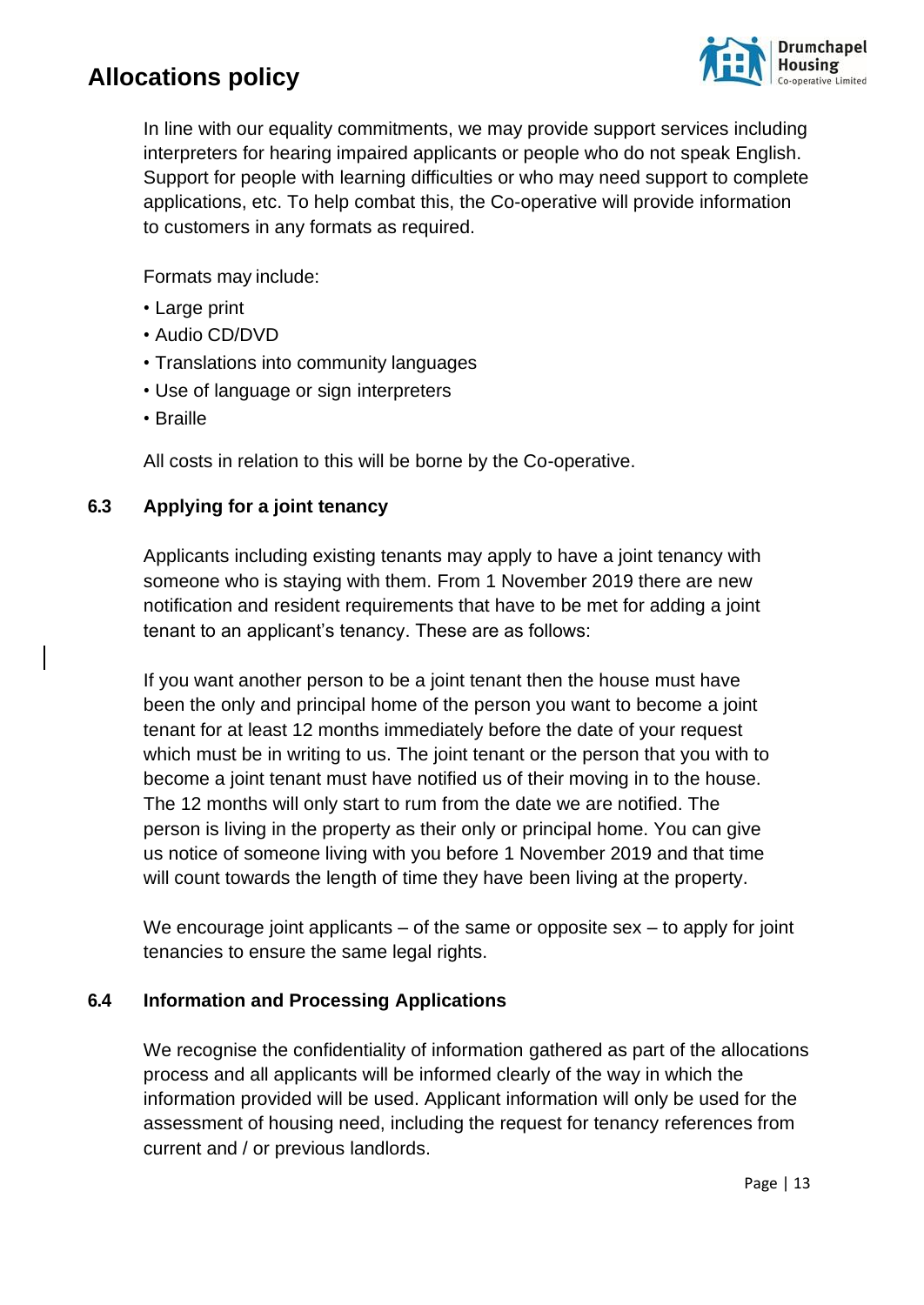

We handle all personal information in line with our GDPR Privacy Policy and further information on how we process your personal information can be found in our Fair Processing Notice.

### **6.5 Tenancy Checks**

We may carry out tenancy checks/ask for references from any landlord or mortgage lender to confirm housing and tenancy details. We will request the applicant's consent to do this.

We will check an applicant's current housing circumstances before making an offer of housing. This is good practice to ensure that information is recorded accurately and enables suitable offers of housing to be made. For instance, we may telephone applicants to confirm details are as recorded on their application form.

### **6.6 Home Visits**

We may also carry out home visits to verify application details, to provide information relating to tenancies and also to consider any support requirements of the applicant.

A home visit is of particular importance if no references are available confirming household details. For example, at the home visit, application details may have changed, and an offer may no longer be appropriate.

### **6.7 False / Misleading Information**

If we believe an applicant has intentionally changed their circumstances in order to secure a higher position on the housing register, we may assess this application as if this change in circumstances had not occurred and if appropriate suspend the application for up to 6 months.

If an applicant is re-housed based on false information that an applicant has made knowingly, we are entitled to take legal action to recover the tenancy.

### **6.8. Suspension from the Housing Register**

A suspension happens when an applicant has been assessed for and accepted onto a housing register / list but is not eligible for an offer of housing until either a certain period has elapsed, their conduct has changed or a change in circumstances has occurred.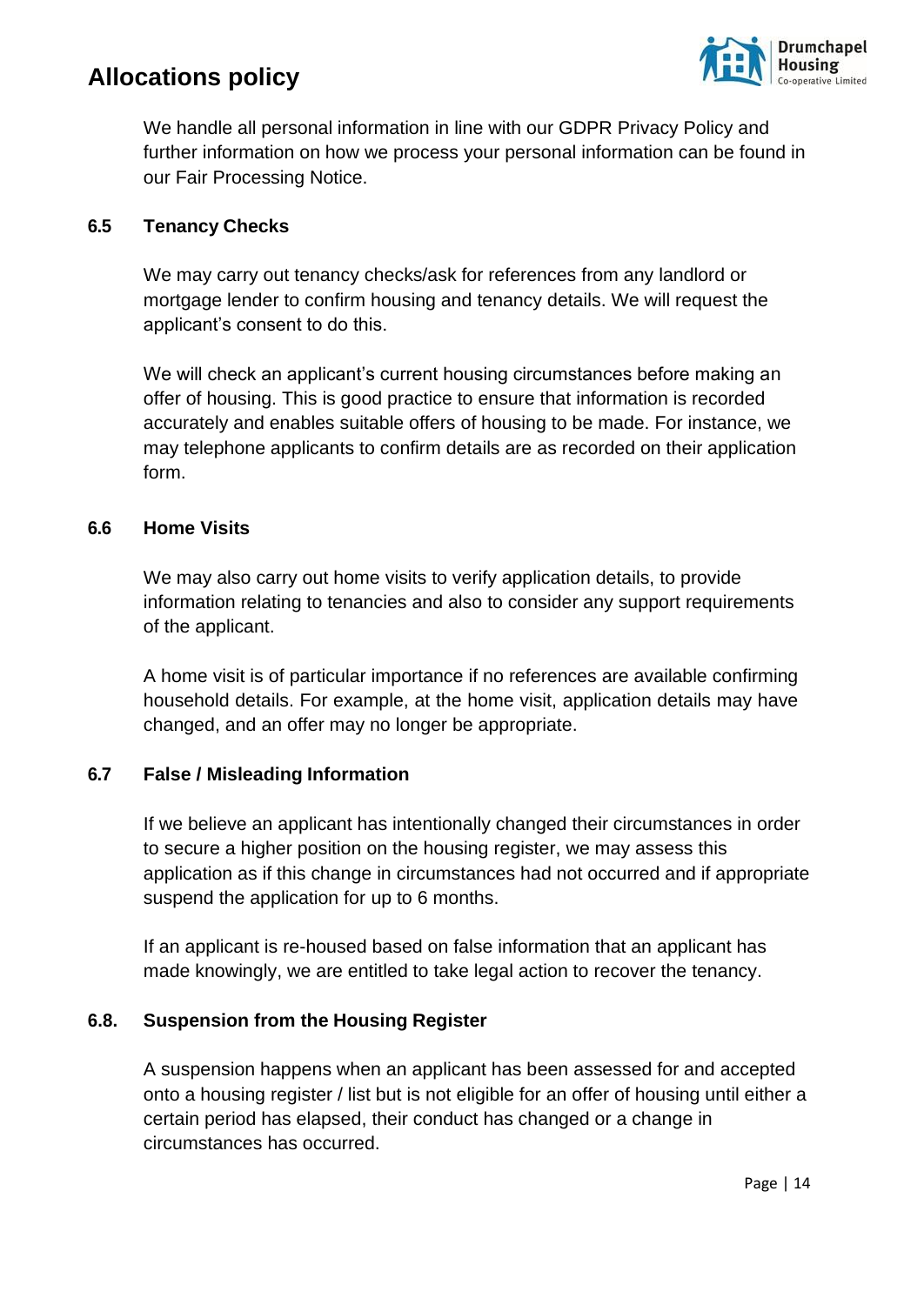

- **6.8.1**. An application for housing may be suspended by us at the point of the application in the following circumstance:
	- the applicant has engaged in anti-social behaviour
	- anti-social behaviour towards a social landlords' employees when applying for housing
	- the applicant has certain previous convictions
	- any other offence punishable by imprisonment committed in the locality of their home (also applies to someone who has resided with the applicant)
	- the applicant has had an order for recovery of possession on certain grounds made against them
	- a previous tenancy has been terminated on the grounds of abandonment or neglect of the property
	- there are or were certain outstanding debts relating to a previous tenancy
	- the applicant made a false statement in an application to a housing list
	- has already refused offers of housing and the landlord considers the refusal of the number of offers to be unreasonable

### **Table: Suspension Periods**

| <b>Reason for Suspension</b> | <b>Period of</b>  | <b>Removal of Suspension</b>     |
|------------------------------|-------------------|----------------------------------|
|                              | <b>Suspension</b> |                                  |
| Antisocial Behaviour -       | 12 months         | Evidence provided to show that   |
| you or someone in your       |                   | behaviour has improved           |
| household has received       |                   |                                  |
| complaints regarding         |                   |                                  |
| antisocial behaviour         |                   |                                  |
| Abandonment - you have       | 6 months          | Application re-instated after 6  |
| abandoned a property in      |                   | months                           |
| the past 3 years             |                   |                                  |
| Conviction – e.g. you or     | 24 months         | Application re-instated after 24 |
| someone in your              |                   | months                           |
| household has been           |                   |                                  |
| convicted of an offense      |                   |                                  |
| punishable by                |                   |                                  |
| imprisonment which was       |                   |                                  |
| committed in or in the       |                   |                                  |
| locality of a house          |                   |                                  |
| occupied by you              |                   |                                  |
| Refusal of two               | 6 months          | Application re-instated after 6  |
| reasonable offers            |                   | months                           |
|                              |                   |                                  |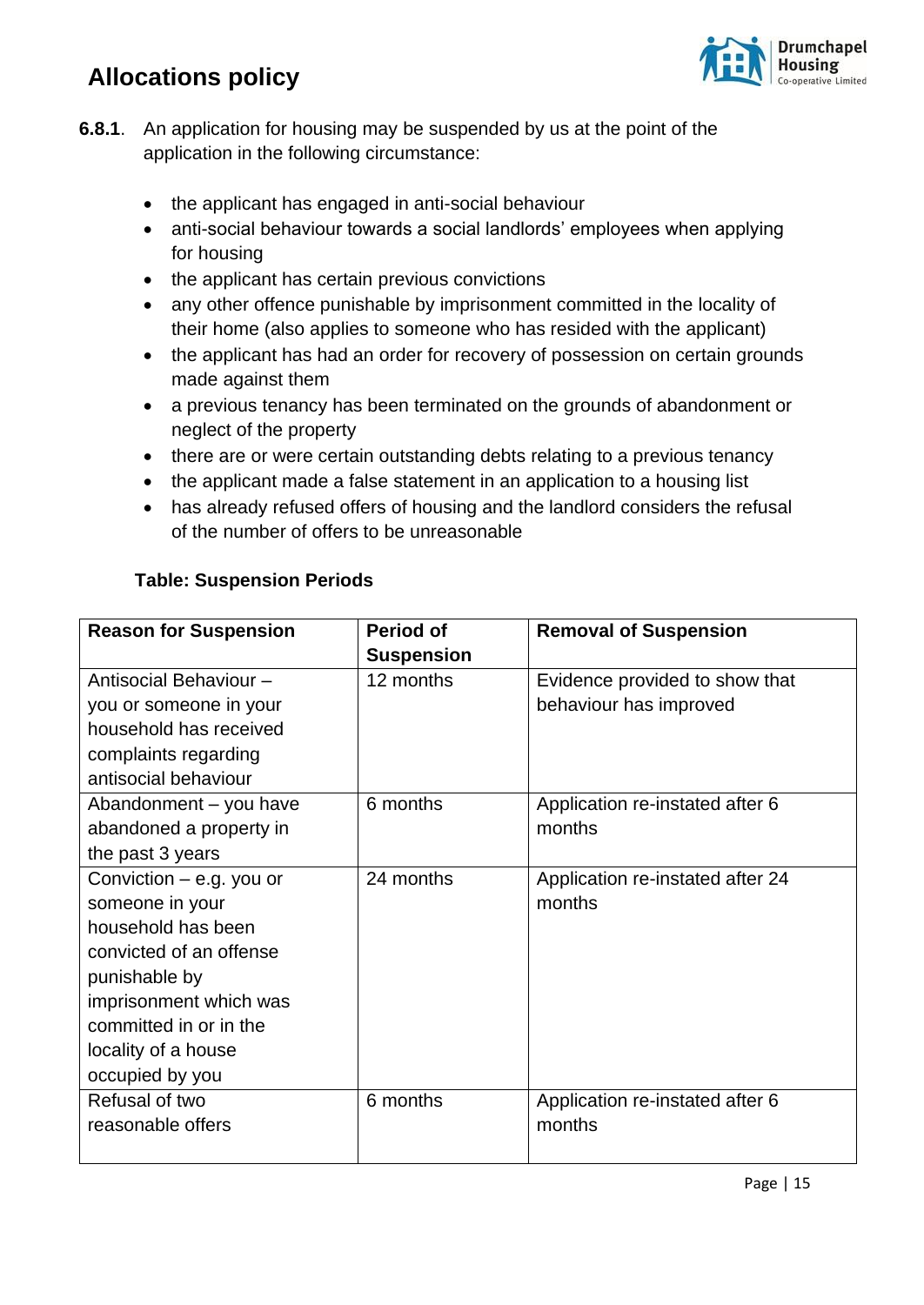

| Outstanding tenancy        | 36 months | Applicant provides evidence      |
|----------------------------|-----------|----------------------------------|
| related debt $-$ e.g. rent |           | that debt has been paid in full, |
| arrears                    |           | Arrangement to pay has been      |
|                            |           | maintained for 13 weeks/3        |
|                            |           | months. The debt is less than    |
|                            |           | one month rent                   |
| Eviction – you have been   | 36 months | Application re-instated after 36 |
| evicted by a court order   |           | months                           |
| in the past 3 years for    |           |                                  |
| rent arrears, drug dealing |           |                                  |
| etc                        |           |                                  |
| False or misleading        | 3 months  | Information requested is         |
| information - you have     |           | provided e.g. tenancy reference  |
| withheld or provided false |           |                                  |
| or misleading information  |           |                                  |
| on your housing            |           |                                  |
| application                |           |                                  |

### **6.9 Home Ownership**

If the applicant owns a home, then account will be taken of that in our allocation process except in the following circumstances:

- If the home owned by the applicant has not been let but the applicant cannot obtain access to it
- where the property is in such a poor condition that it cannot be lived in such as a burst pipe or flooding where the property cannot be lived in whilst repairs are completed
- an illegal occupation by squatters
- a matrimonial breakdown where the applicant cannot return to the joint property
- the applicant has bail conditions which means that they cannot return to their property
- situations where the applicants living in the property could lead to abuse. This could be from someone still living in the property or from someone who used to live there
- situations where the applicant living in the property could endanger the health of the applicant or someone living with them and there are no reasonable steps that can be taken by the applicant to prevent this

We can decide to offer a Short Scottish Secure Tenancy if the applicant is only looking for a temporary arrangement.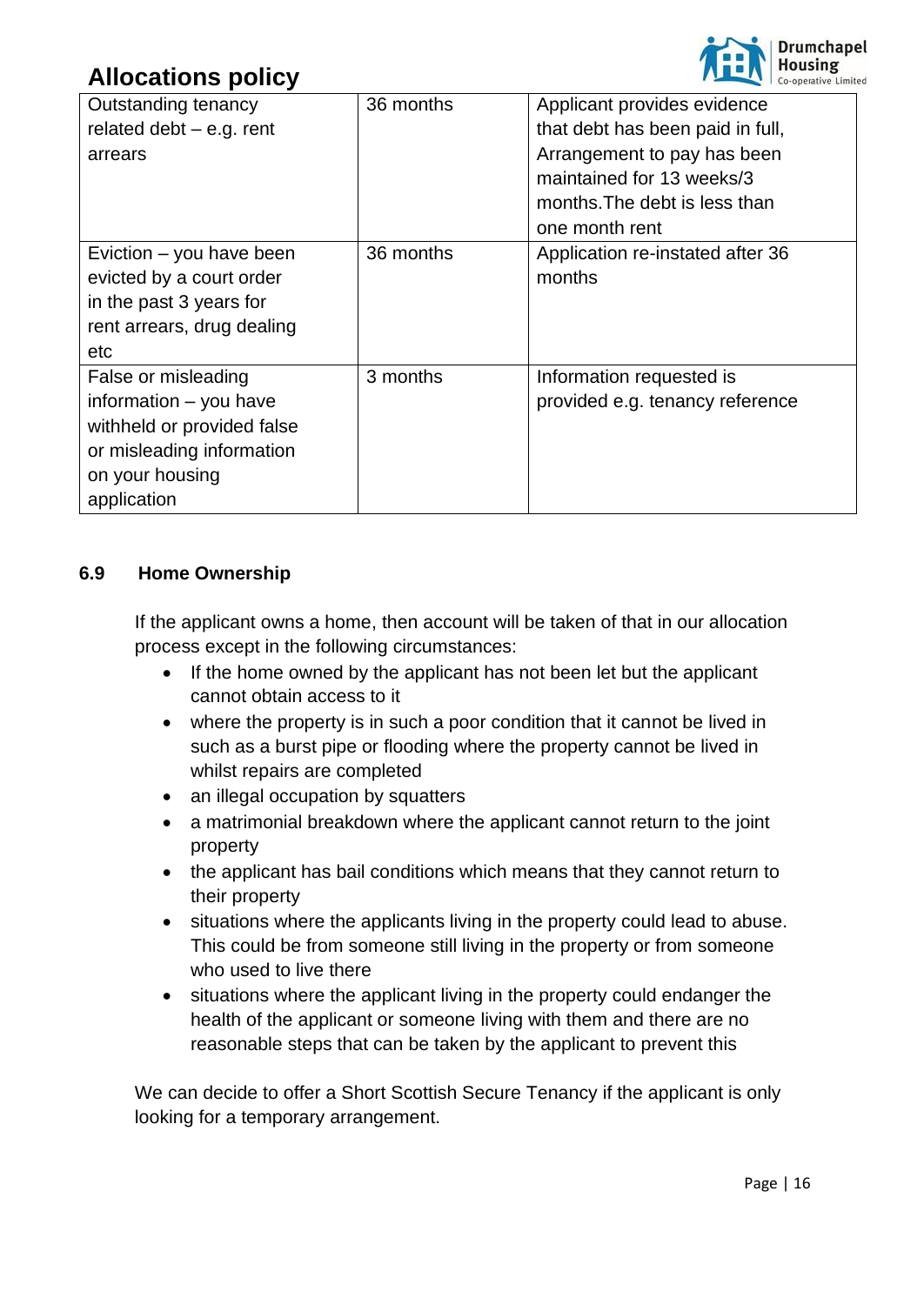

### **6.10 Reviewing Applications**

Regular reviews of the Housing Register will be carried out. Applicants can however review and update their application at any time. It is important that applications are kept up to date with accurate information so that appropriate offers of housing can be made. Proof of any change in housing / personal circumstances will be required.

If no response is received after a standard review and reminder letter, applicants are removed from the Housing Register. We will write to the applicant to explain why we have removed them from the Housing Register.

### **6.11 Removal of Applications**

An application can be removed from the Housing Register under the following circumstances:

- the applicant is housed by any of the participating landlords and confirms they wish their housing application cancelled
- the applicant has requested removal if this request is made verbally and not in writing, the organisation will then confirm the request byletter.
- the applicant fails to respond to a periodic review within a reasonable timescale (send review letter and 28 days later send reminder letter before removal of application)
- the applicant is deceased

### **6.12 Applicant Choice/Selection**

We operate a choice based system of allocation which will allow applications who are on the housing register to choose the houses for which they wish to be considered. However, in selecting who will be given the offer of a house, the Cooperative will take account of a household's needs.

The Co-operative maintains a lettings database which will provide brief details of all the houses which are coming up for let. The Co-operative will also prepare a property schedule for each property on the database which will include the following details:

- type of property (e.g. flat, semi-detached, terraced etc.)
- size of property
- type of central heating
- type of windows (single/double glazed)
- access to gardens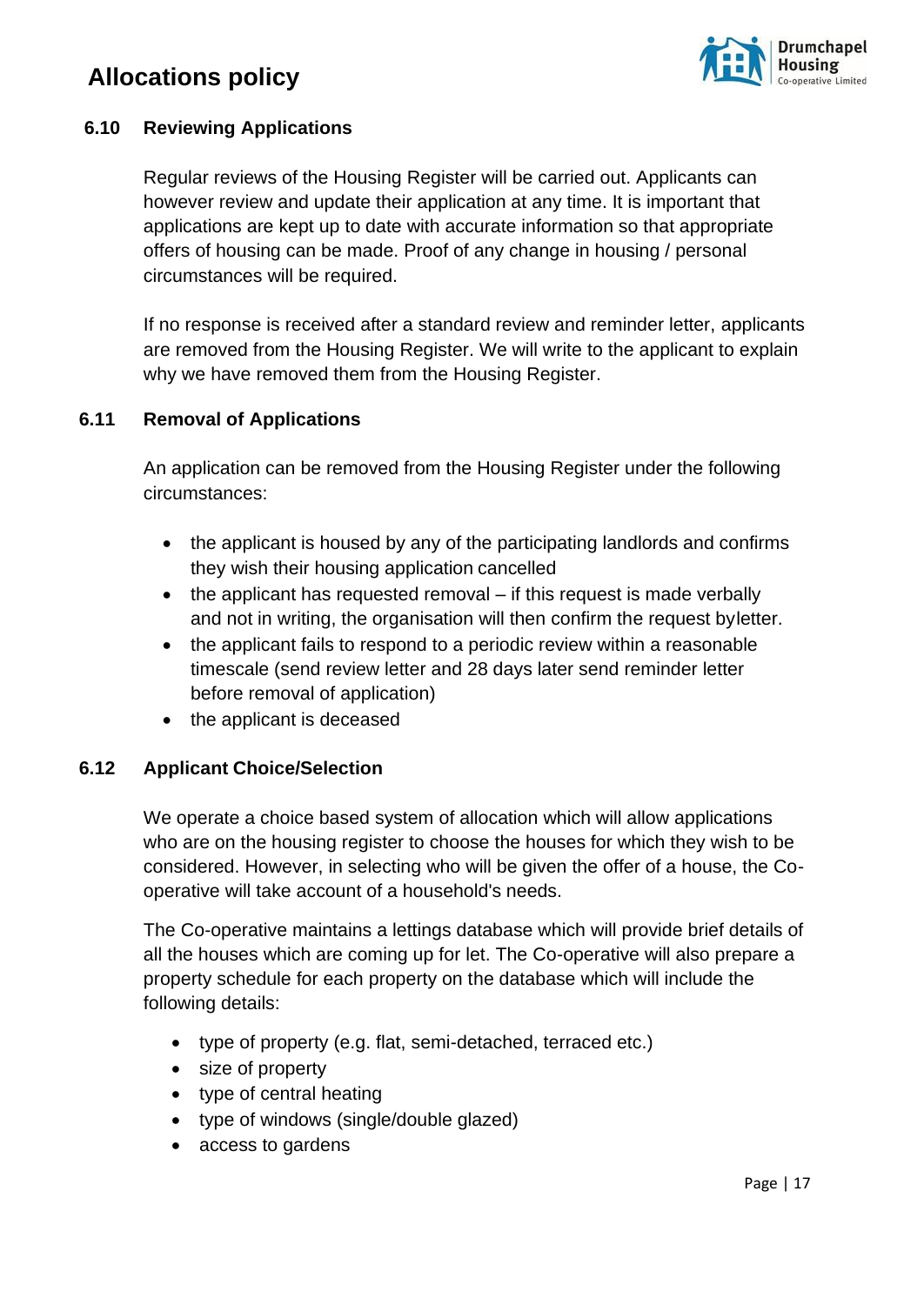

The database and the property schedule will also include closing dates by which people must apply for the houses on offer and any restrictions with regard to the use of "priority tickets".

People whose names appear on the Housing Register will be able to register an interest in any house that is on offer, providing that the house is big enough to

accommodate their household group. They may register an interest in more than one house at the same time.

### **6.13 Offers of Housing**

In selecting who will be given the offer of a house, we will take account of a household's needs. We maintain a lettings database (SDM) which will provide brief details of all the houses which are coming up for let. We will also advertise

available properties for let on our website and Facebook page.

We will also maintain a list of applicants who prefer to receive available properties by post. The adverts will include the following details:

- type of property (e.g. flat, semi-detached, terraced etc.)
- size of property
- type of central heating
- type of windows (single/double glazed)
- access to gardens

The adverts will also include closing dates by which people must apply for the houses on offer and any restrictions with regard to the use of "priority tickets".

People whose names appear on the Housing Register will be able to register an interest in any house that is on offer, providing that the house is big enough to accommodate their household group. They may register an interest in more than one house at the same time.

At the closing date, the Co-operative will consider all the applications it has received for each of the houses on offer. It will then decide who will be given the offer of house based on the criteria set out in the table below: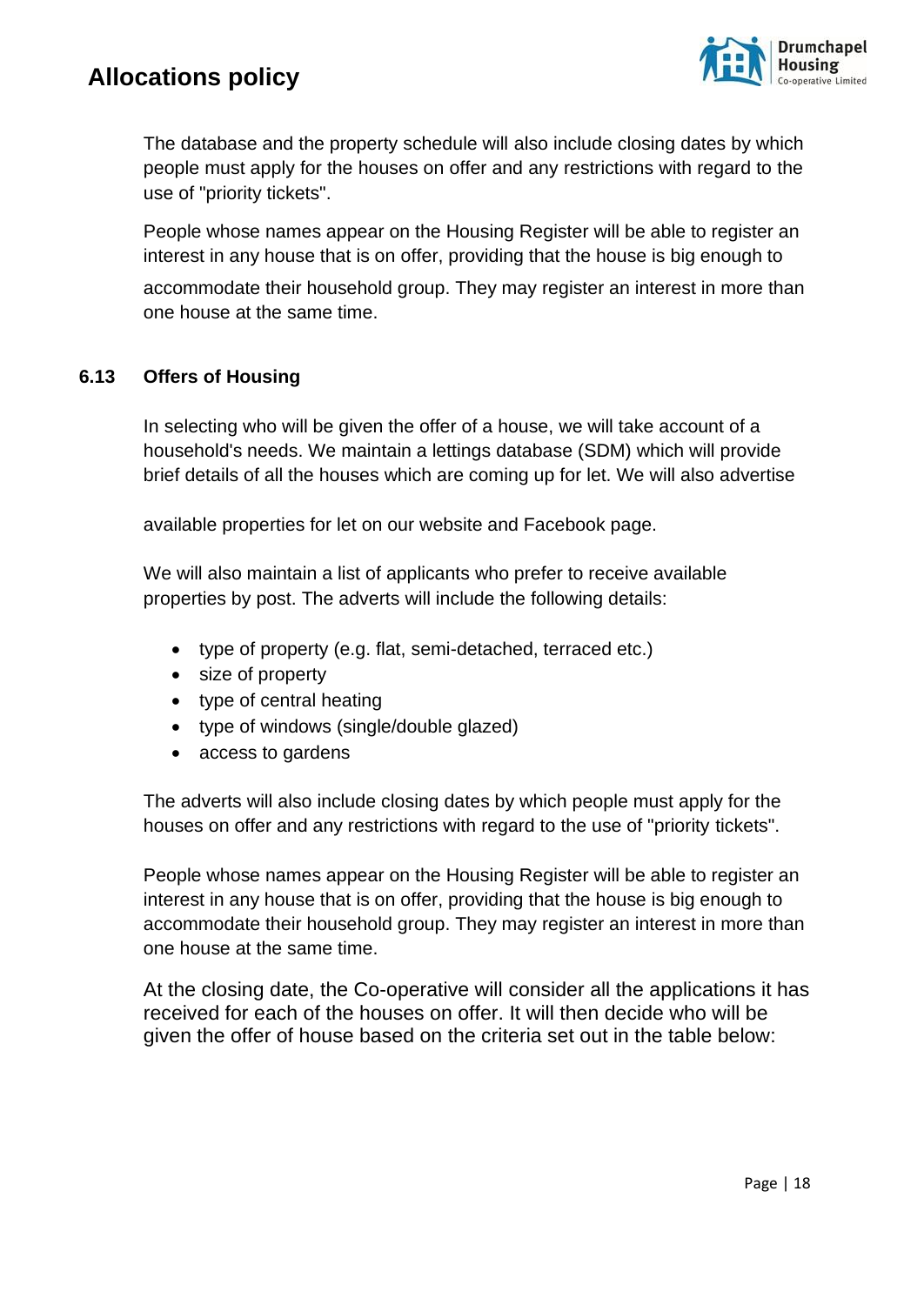

| <b>Criterion</b>                                                                                                 | <b>Assessment Process</b>                                                                                                                                                                                                                                                                                                                         |
|------------------------------------------------------------------------------------------------------------------|---------------------------------------------------------------------------------------------------------------------------------------------------------------------------------------------------------------------------------------------------------------------------------------------------------------------------------------------------|
| Priority A – Homeless people and<br>those threatened with homelessness<br>who also have unmet housing needs      | All applicants who have a Resettlement<br><b>Plan from Glasgow City Council</b><br>and the landlord has accepted as a<br>Section 5 homeless referral will be<br>awarded a priority A ticket. The award<br>will also be awarded on proof of<br>homelessness for example a letter from<br>the local authority confirming they have<br>accepted duty |
| Priority B – People who are living<br>under unsatisfactory housing<br>conditions and have unmet housing<br>needs | Visit will be carried out prior<br>to allocation to verify priority.                                                                                                                                                                                                                                                                              |
| <b>Priority C – Under occupation</b>                                                                             | Visit will be carried out prior to allocation<br>to verify priority.                                                                                                                                                                                                                                                                              |
| <b>Priority D - Exceptional</b>                                                                                  | Visit will be carried out prior to allocation,<br>supporting evidence assessed.                                                                                                                                                                                                                                                                   |

As mentioned previously, admission to the housing register/list does not mean that we will always be able to make an offer of housing. Whether an applicant receives an offer of housing will depend on:

- an applicant's housing need;
- the numbers and circumstances of other people registering an interest in a given property;
- the number of properties that become available; and
- Offers of housing are based on the applicant's housing needs and preferences after confirming details on their application form. This is good practice as it aims to reduce inappropriate offers

We will also not offer properties which do not suit an applicant's housing requirements for example we will not offer a top floor property where mobility requirements have been identified.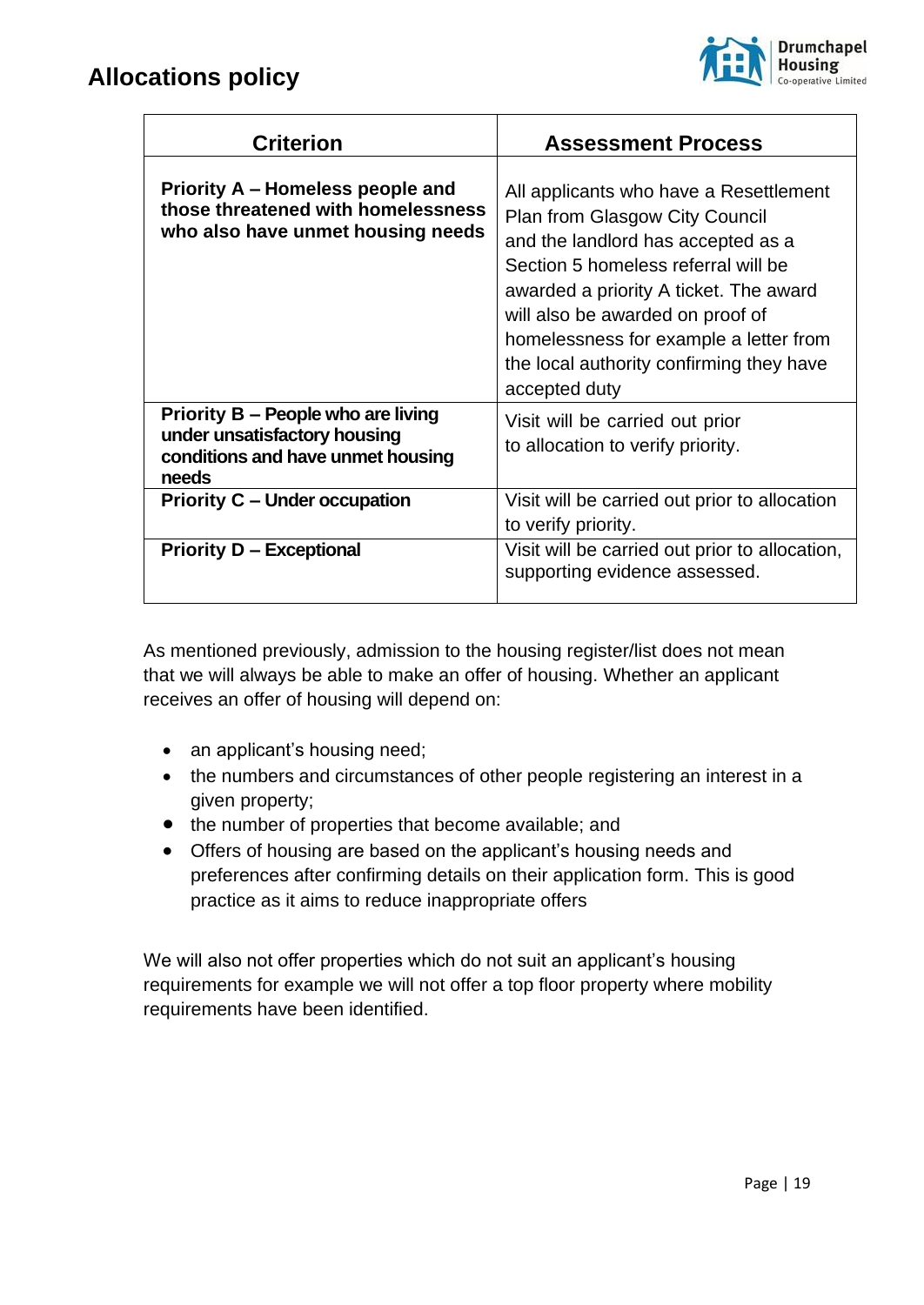

The Co-operative will provide advice and information on realistic preferences, as demand generally exceeds supply in certain areas / property types.

In cases where an applicant refuses a number of reasonable offers (i.e. meeting the assessed needs and preferences of the applicant) we reserve the right to reinterview and re-assess the application.

If we decide to offer an applicant a property this will be a written formal offer of housing. We may telephone to tell applicants' we have an offer, but we will always confirm any offer in writing.

### **6.14 Tenants' Rights and Responsibilities**

We provide information on tenant rights and responsibilities at various stages of the application process. These are also explained in detail when applicants sign their tenancy agreement.

#### **6.15 Tenancies**

We provide applicants who accept an offer of housing a Scottish Secure Tenancy in accordance with our legal obligations.

In a limited number of instances, we may offer applicants a short Scottish secure tenancy. This has limited security of tenure.

Examples of grounds for a short Scottish secure tenancy agreement include:

An applicant has been evicted for anti-social behaviour within the last three years.

A tenant (or a member of their family) is subject to an anti-social behaviour order. The accommodation is let on a temporary basis for certain reasons.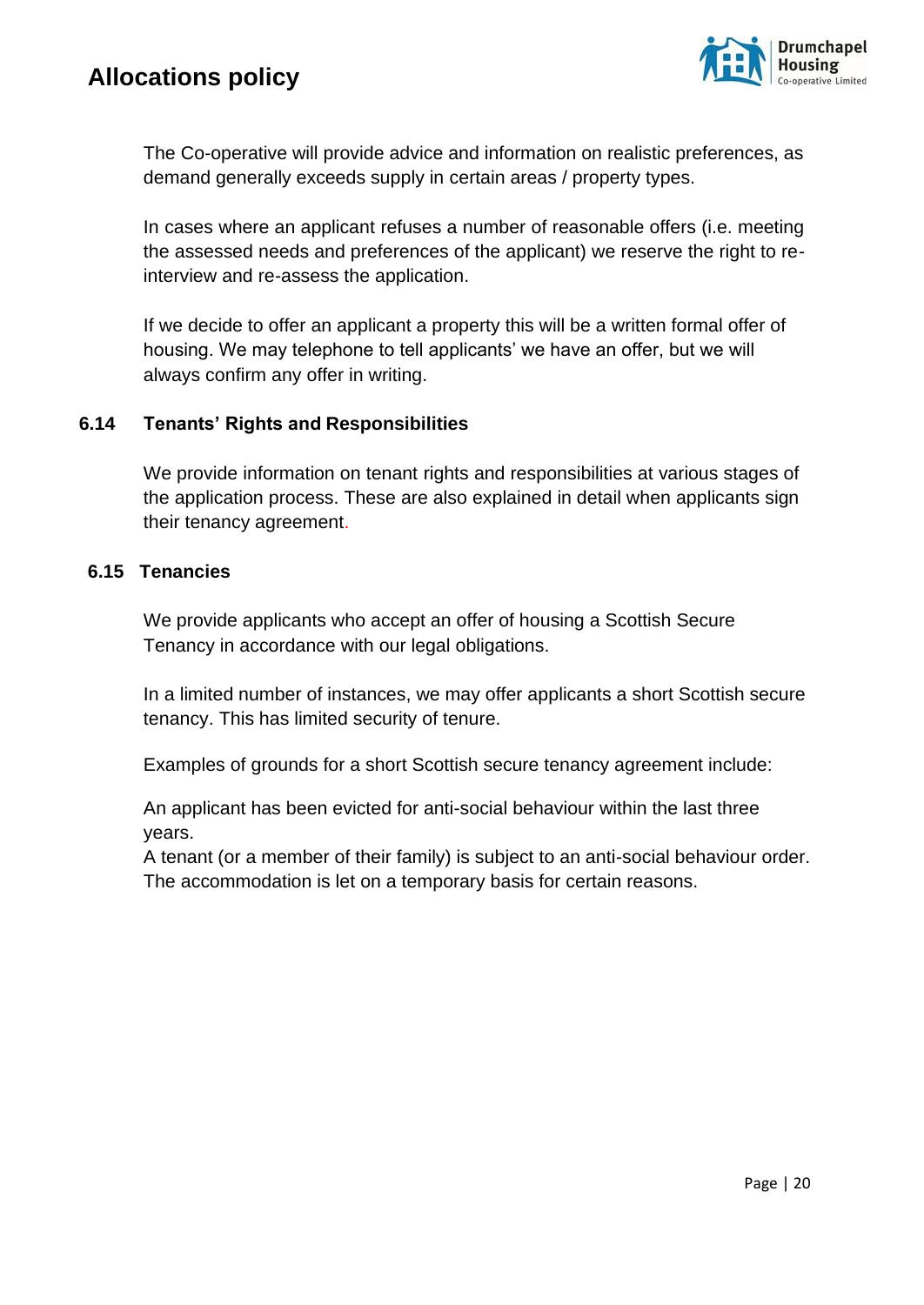

### **7.0 House Size**

The size of property for which applicants may be considered is noted below:

| Apartment size                                        | 2 Apt        | 3 Apt        | 4 Apt    | 5 Apt    |
|-------------------------------------------------------|--------------|--------------|----------|----------|
|                                                       | (1           | (2)          | (3)      | (4)      |
|                                                       | bedroom)     | bedroom)     | Bedroom) | bedroom) |
| Single Person                                         |              |              |          |          |
|                                                       | ✓            | $\star$      |          |          |
| Couple                                                |              |              |          |          |
|                                                       | $\checkmark$ | $\star$      |          |          |
| Parent(s) with 1 child                                |              |              |          |          |
|                                                       |              | ✓            |          |          |
| Parent(s) with 2 children under 16 of                 |              |              |          |          |
| same gender                                           |              | $\checkmark$ |          |          |
|                                                       |              |              |          |          |
| Parents(s) with 1 girl and boy both under<br>10 years |              | $\checkmark$ |          |          |
|                                                       |              |              |          |          |
| Parent(s) with 2 children of same gender              |              |              |          |          |
| where 1 is 16 years or older                          |              |              | ✓        |          |
| Parent(s) with 1 girl &1 boy where oldest             |              |              |          |          |
| is over 10 years                                      |              |              |          |          |
|                                                       |              |              | ✓        |          |
| Parent(s) with 5 children aged between<br>0 and 16    |              |              |          |          |
|                                                       |              |              |          |          |
|                                                       |              |              |          |          |

**\*** At the discretion of the landlord.

6 apartments and above, where available, are let at the discretion of the landlord.

All applicants will be placed on the housing list for the size of property required based on their current household composition.

In particular circumstances you may be able to obtain a property of a different size. For example,

### **Overcrowding assessments**

Overcrowding assessments include people who normally live in the property but who are temporarily absent. This could include family members working away from home for a short period and students.

### **8.0 Our Allocation System**

This section explains the type of allocation system we have adopted to ensure that we meet our policy objectives effectively.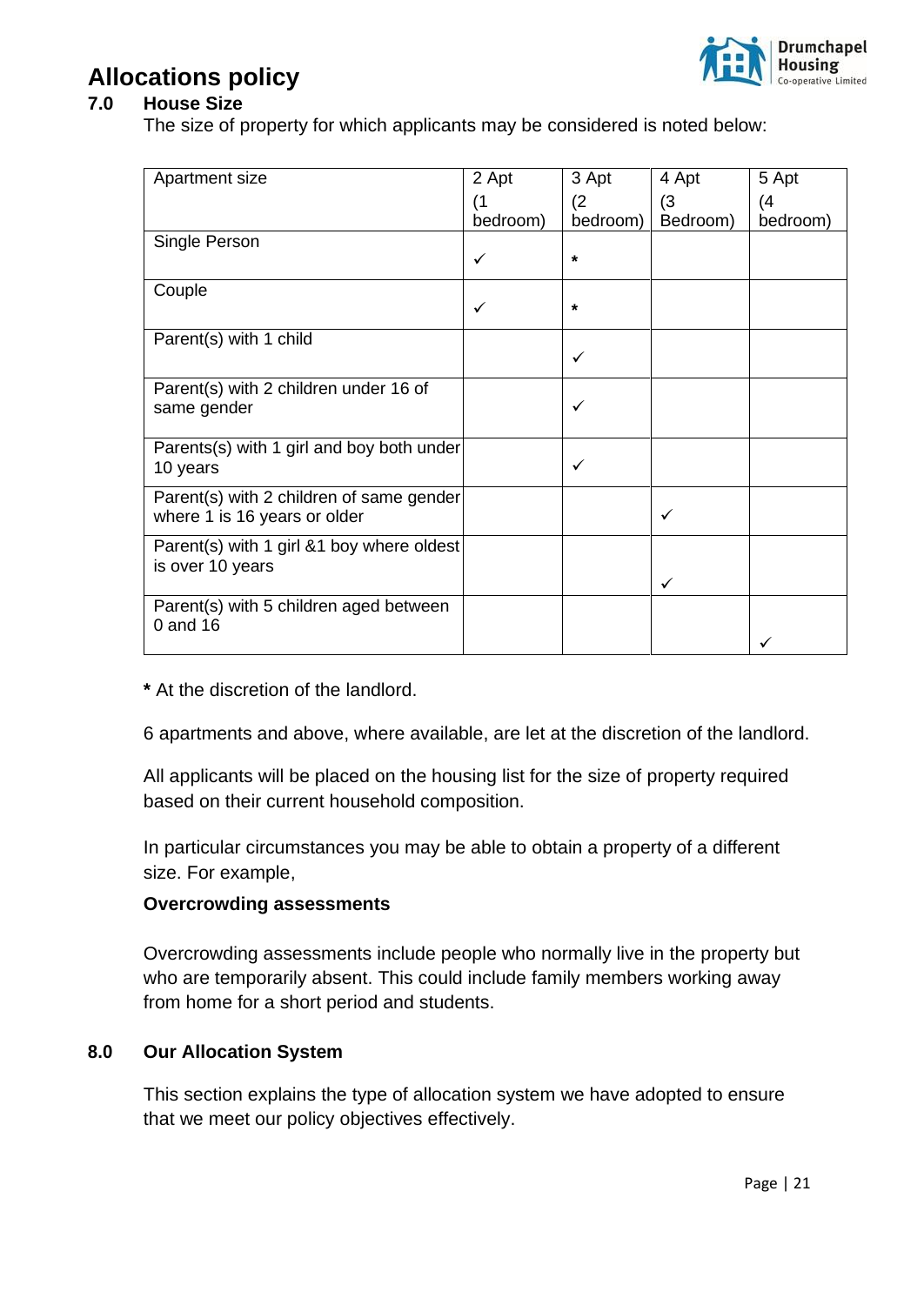

### **8.1 Priority award system**

In order to provide a fair system, this policy prioritises applicants on the Housing Register according to their housing need. To do this we operate a priority award system. This means that applicants are awarded a priority ticket dependent on their housing need.

### **8.2 Advantages of awarding priority tickets**

- ➢ Housing needs specified in law are addressed (the reasonable preference groups), as well as other housing needs
- $\triangleright$  Facilitates monitoring of allocation practice, in particular how effectively we are meeting our legal responsibilities
- ➢ Ensures accurate identification of housing needs and allows us torespond quickly to changing patterns of need
- $\triangleright$  Provides for a wide range of housing needs to be tackled thereby promoting our objective of creating sustainable communities

### **8.3 Applicants with the same priority ticket**

If there is more than one applicant with the same level of priority ticket, or if there is no one using a priority ticket, then the offer will go to the applicant who has the earliest date of registration on the Co-operative's Housing Register.

### **8.4 Travelling People**

Applications from travellers or other applicants living in a caravan are awarded a priority ticket based on their actual housing conditions. Applications from travelling people who have nowhere to pitch their caravan would be referred to Glasgow City Council's homeless service.

### **8.5 High Risk Offenders**

Persons currently on the sex offenders register and other high risk offenders are subject to the Multi-Agency Public Protection Arrangements (MAPPA). These arrangements require that agencies including the Police, Local Authorities, Registered Social Landlords, Health Boards and the Scottish Prison Service work together to assess and manage risks posed by such offenders.

Multi agency scrutiny of assessed risk will therefore be the paramount factor in determining whether an allocation may be considered.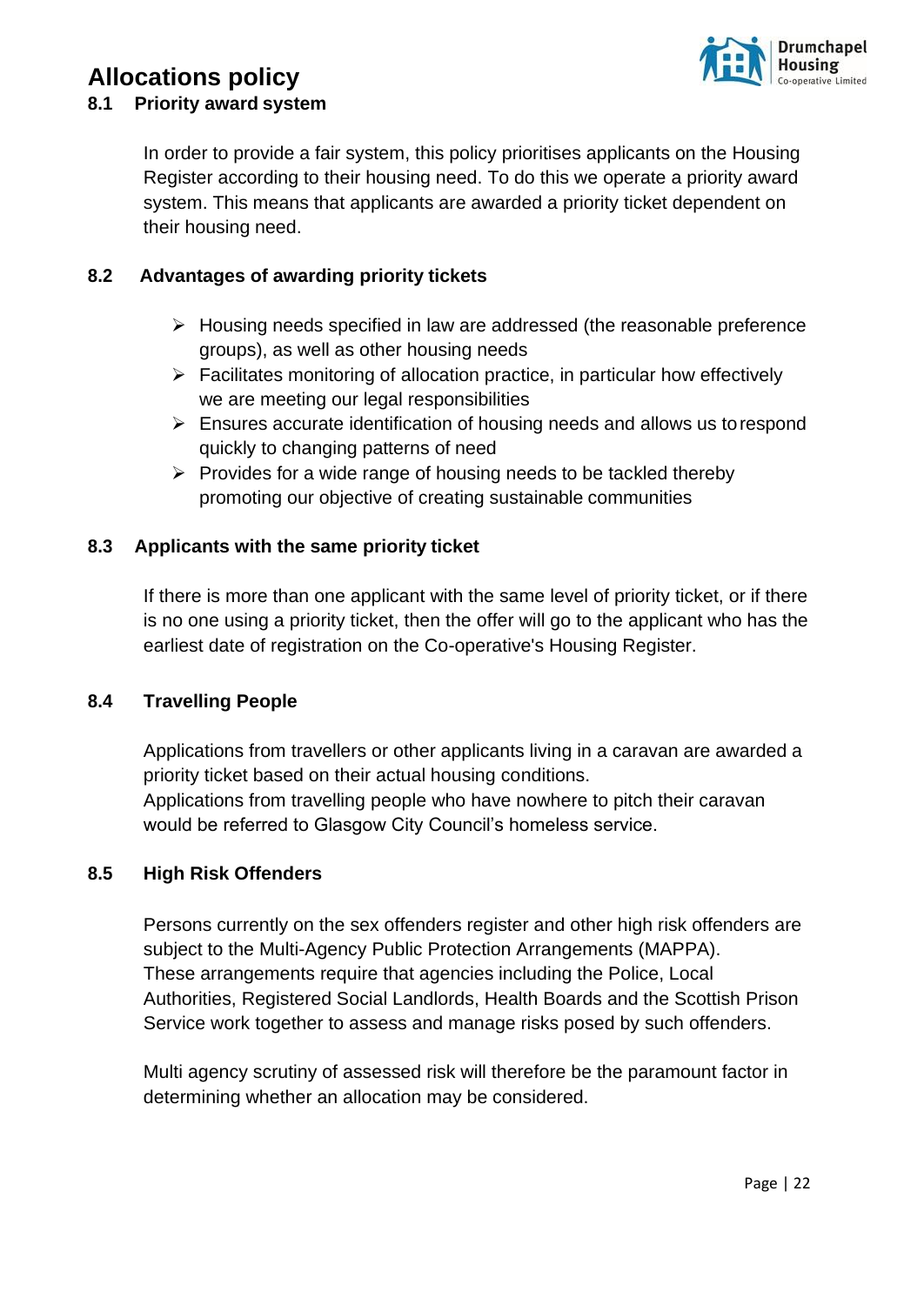

### **9.0 Our Application Groups**

This Choice Based Letting policy has 3 groups:

| Group 1 | $\blacksquare$               | <b>Homeless Persons</b> (Section 5 referral as defined by current<br>legislation) |
|---------|------------------------------|-----------------------------------------------------------------------------------|
| Group 2 | $\blacksquare$               | <b>Standard Applications</b>                                                      |
| Group 3 | $\qquad \qquad \blacksquare$ | <b>Internal Transfers / Aspirational</b>                                          |

Applicants will be placed in the application group reflecting their housing need.

### **9.1 Group 1 – Homelessness Applications**

We recognise our policy objective to assist in the prevention and resolution of homelessness.

All applicants who have a Resettlement Plan from Glasgow City Council's Homeless Casework Team and the landlord has accepted as a Section 5 homeless referral will be placed in Group 1.

Homelessness will be confirmed at the time of offer. If homelessness is not confirmed any offer of housing may be withdrawn.

Only accepted section 5 homeless referrals are placed within this group.

If a suitable property is available at the time of or within 6 weeks of receipt of the Section 5 referral, applicants will be made one reasonable offer of accommodation.

If this offer is refused, this will normally result in the applicant being removed from the Homelessness Group.

### **9.2 Group 2 – Standard Applications**

The majority of applicants will fall into this group as it includes applicants who do not have a tenancy with the Co-operative.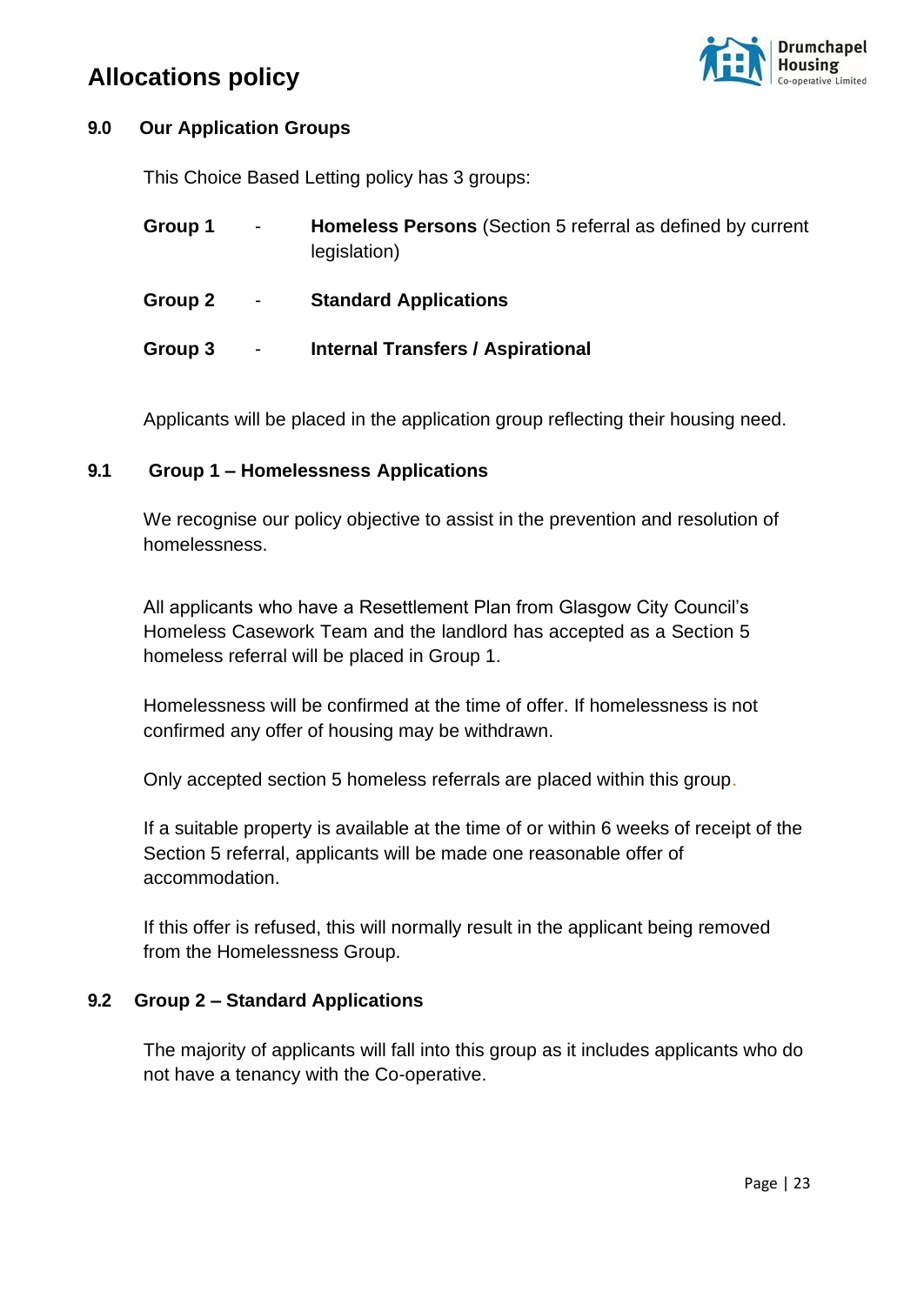

### **9.3 Group 3 - Internal Transfers/Aspirational Applications**

From 1 May 2019 only applicants who are tenants of the Co-operative and who have been a tenant for five years or more will be placed in this group from 1 May 2019. Non tenant applicants who are eligible prior to 30 April 2019 will still be eligible to apply for these properties after 1 May 2019.

An internal transfer / aspirational group is important to meet policy objectives for the following reasons:

It promotes households to move to smaller accommodation, in turn releasing stock for other applicants. It addresses the preferences of existing tenants and is important in establishing communities which are popular and sustainable.

This category also includes 'aspirational transfers' which relates to existing Cooperative tenants who wish to move for reasons other than housing need. This is further explained as follows:

The Co-operative recognises that some existing tenants may wish to apply for moves to what they regard as better quality houses (for example, new build and/or main door properties).

Such tenants may not qualify for priority tickets and therefore, would be extremely unlikely to obtain a move to a very popular house type. In order to ensure that people who are adequately housed can still exercise choice, the Cooperative will identify a number of houses during each year which will be offered on the basis that no priority tickets can be used. This will include new build first time lets.

The number of houses identified for this initiative will not exceed 25% of the total number of houses which were offered for let or relet in the previous financial year.

**Standard applicants** – Properties advertised as aspirational let's for standard applicants will be advertised in exactly the same way as other properties which are available for let.

**Internal transfers** – Properties advertised as aspirational let's for internal transfers will be advertised only to internal transfers whose housing need suit the property available for let.

Properties advertised as aspirational lets will be clearly marked as being part of this initiative and applicants will be advised that they cannot use priority tickets to support their application for these properties.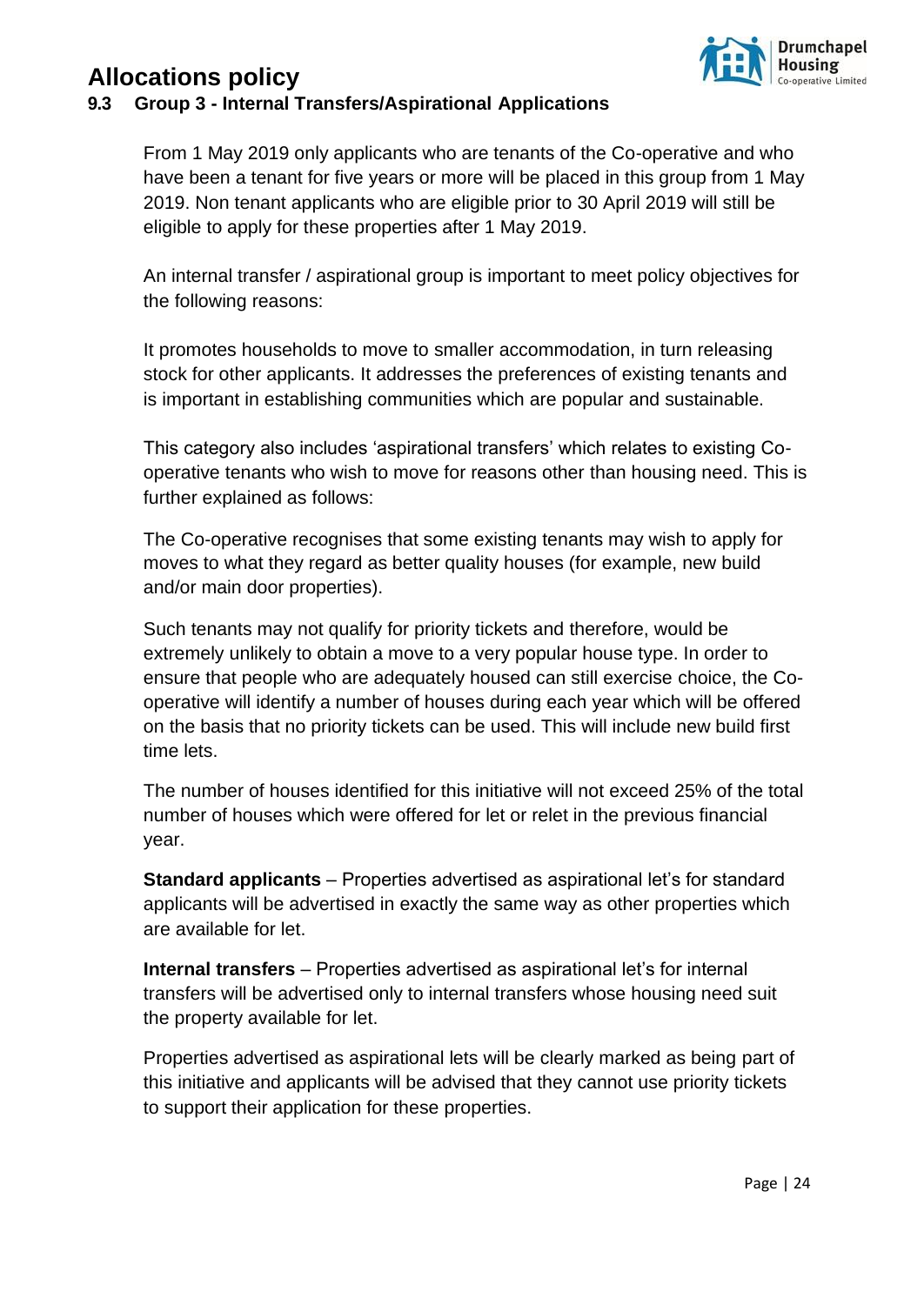

Properties advertised as aspirational let's will be allocated on the basis of the earliest registration.

The Co-operative recognises that in offering applicants on the Housing Register maximum choice, in exceptional circumstances this may not always be practicable, such as the first lets in a new build scheme as demand for this type of property would outstrip supply, new build first let's will be allocated on the basis of the earliest registration date.

All properties included in a first let in a new build scheme will be advertised in exactly the same way as other properties which are available for let. However, these properties will be clearly marked as 'new build, first let and applicants will be advised they cannot use priority tickets to support their application for these properties

### **10.0 Priority Ticket Categories**

This policy has the following priority tickets:

### **Priorities – Reasonable preference groups**

**Priority A** – Homeless people and those threatened with homelessness who also have unmet housing needs

**Priority B** – People who are living under unsatisfactory housing conditions and have unmet housing needs

**Priority C** – People living in an under occupied property

### **Priority – out with reasonable preference groups**

#### **Priority D** – Exceptional circumstances

Applicants will be placed in the highest priority reflecting their housing need.

### **10.1 Priority A – Homeless people and those threatened with homelessness who also have unmet housing needs**

We recognise our policy objective to assist in the prevention and resolution of homelessness.

A priority ticket will be awarded to applicants who:

• Have a Resettlement Plan from Glasgow City Council's Homeless Casework Team and the landlord has accepted as a Section 5 homeless referral will be awarded a priority A.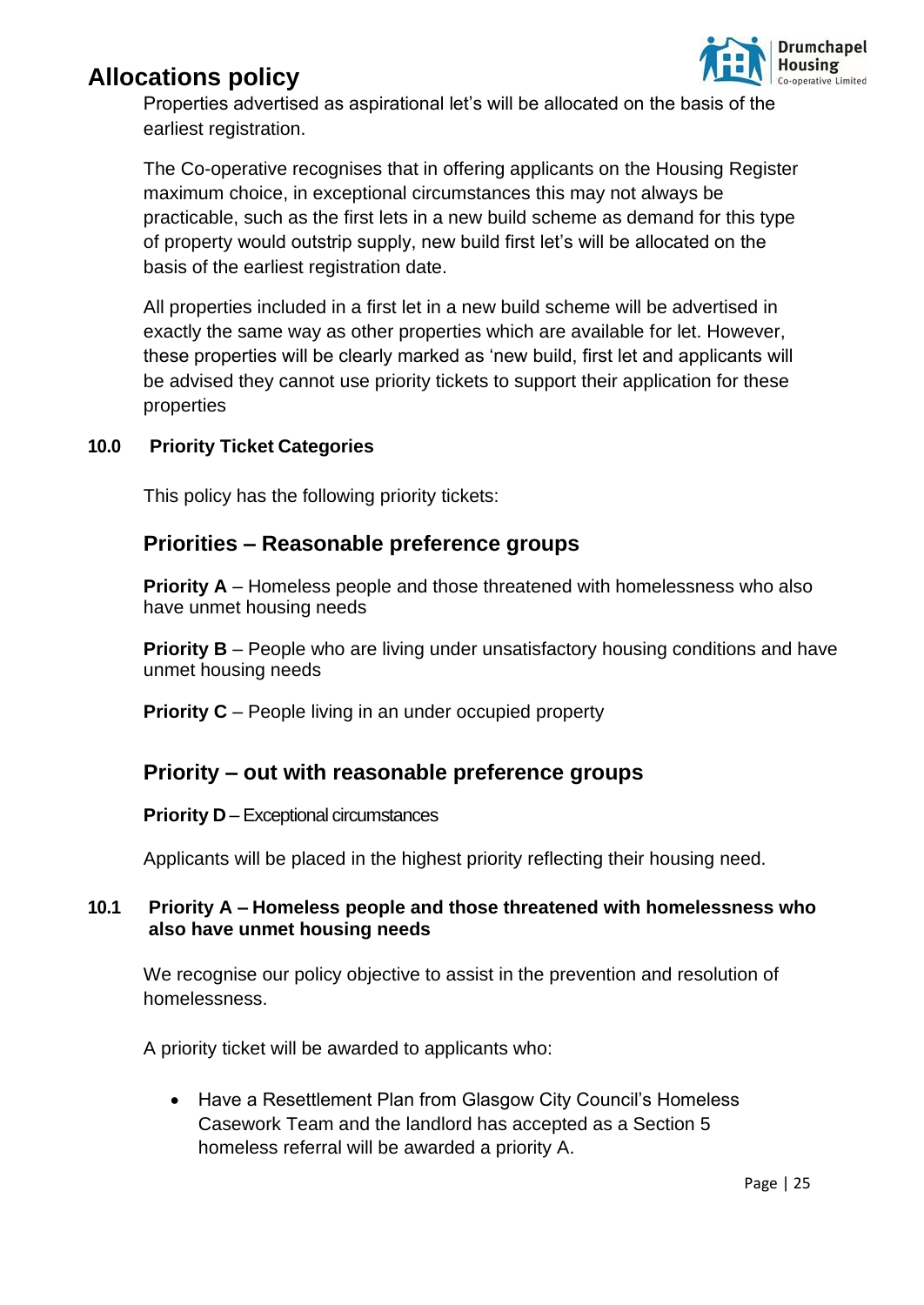

• Homelessness will be confirmed at the time of offer. If homelessness is not confirmed any offer of housing may be withdrawn.

### **If a suitable property is available at the time of or within 6 weeks of receipt of the Section 5 referral, applicants will be made one reasonable offer of accommodation.**

### **If this offer is refused, this will normally result in the applicant being removed from the Homelessness Group.**

Part II of the 1987 Act (as amended) defines "homeless persons". A person is homeless if her or she has no accommodation in the United Kingdom or elsewhere, or her or she has accommodation, but it would not be reasonable for him or her to occupy it. A person is homeless if her or has accommodation, but:

- Cannot secure entry to it;
- It is probable that occupation of it will lead to abuse;
- It is probable that occupation of it will lead to threats of abuse from someone who previously lived with him or her and who is likely to carry out threats;
- It is a movable structure, vehicle or vessel and there is no place where he or she is entitled or permitted to place it and live in it;
- It is overcrowded and may endanger the health of the occupants; or
- It is not permanent accommodation and the local authority has a duty to provide permanent accommodation. Permanent accommodation includes accommodation owned by him or her in which he or she is a tenant with a secure, assured tenancy or private residential tenancy. It also includes a short Sottish Secure Tenancy where such a tenancy has resulted from previous antisocial behaviour or from any prospective tenant or resident under an antisocial behaviour order.

**Most applicants who are homeless or threatened with homelessness, or who are living under satisfactory housing conditions, are likely to be entitled to reasonable preference.**

### **10.2 Priority B – People who are living under unsatisfactory housing conditions and have unmet housing needs**

Landlords should give reasonable preference to the housing needs which were reasonable preference groups prior to the 2014 Act. These include: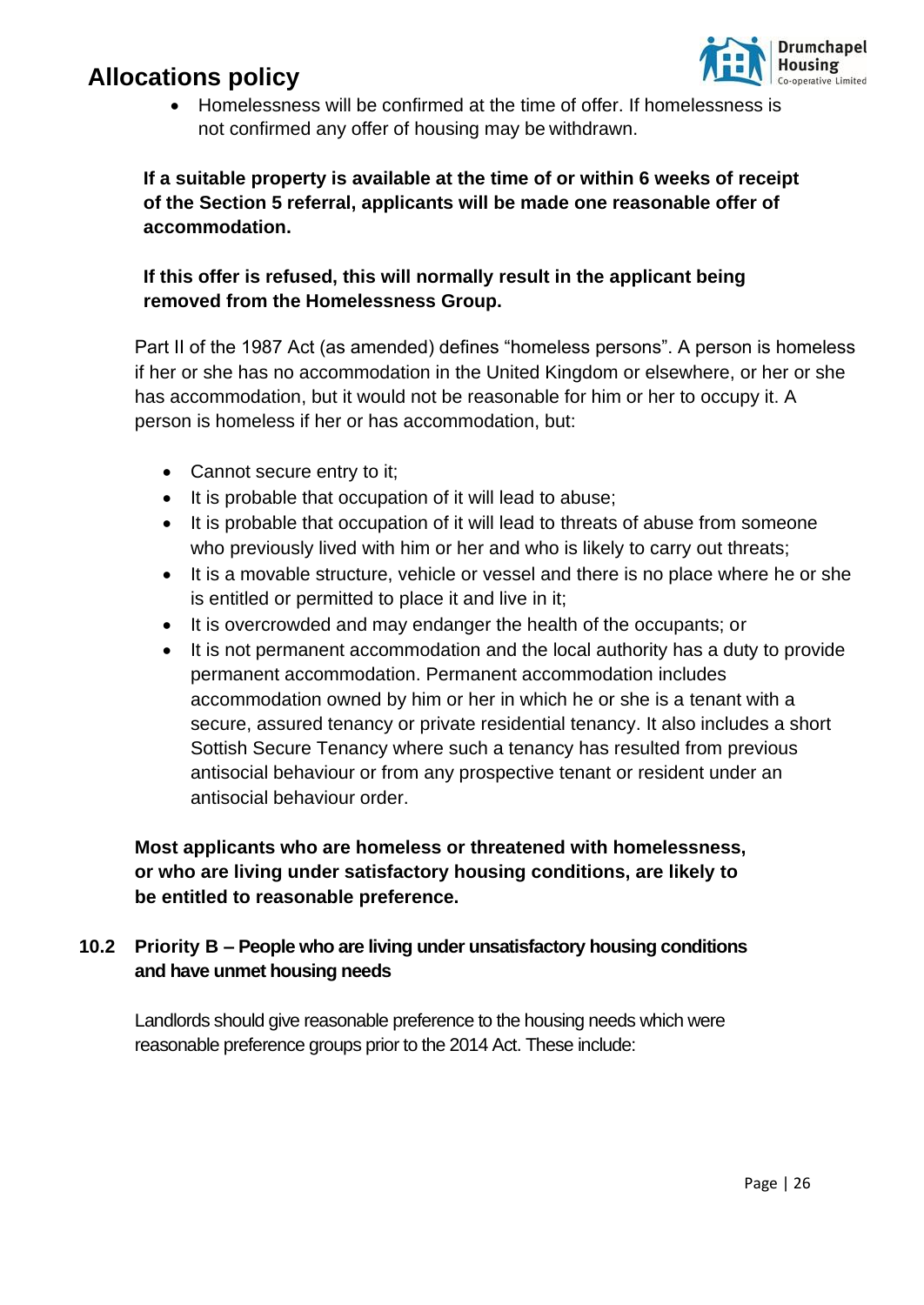

### • **Living in a property which does not meet the tolerable standard**;

A property is below tolerable standard if one or more of the criteria set out below are not met. If evidence is not readily available, landlords may want to bring in the local authority's Environmental Health Service to assess whether the property meets the tolerable standard. If the property is below tolerable standard the local authority may contact the owner and ask for repairs or work to be carried out on their property. However, while a property remains below tolerable standard any applicant should be given reasonable preference.

### • **Medical**

An applicant whose current accommodation cannot be adapted to suit their medical needs

#### • **Overcrowding**

Part VII of the 1987 Act defines 'overcrowding'. When the number of people sleeping in a home exceeds the room standard or the space standard (both of which are set out below) a house is overcrowded.

**Under the room standard**, if the number of people sleeping in the house and the number of rooms available as sleeping accommodation (that is rooms normally used in the locality as a bedroom or living room) mean the two people of the opposite sex have to sleep in the same room then the accommodation will be overcrowded unless:

- The two people are living together as husband and wife; or
- One or both of them is under 10 years old

| <b>Household size</b>                                                                                                                         | <b>Bedrooms required</b> |
|-----------------------------------------------------------------------------------------------------------------------------------------------|--------------------------|
| Single person                                                                                                                                 | One                      |
| Each adult couple                                                                                                                             | One                      |
| A dependent or non-dependent to be<br>rehoused with the applicant cannot share a<br>bedroom due to a medical condition<br>(evidence required) | One                      |
| Two children of the same sex under 16                                                                                                         | One                      |
| Two children under 10 regardless of their<br>sex                                                                                              | One                      |

#### **Table 1:** Occupancy standard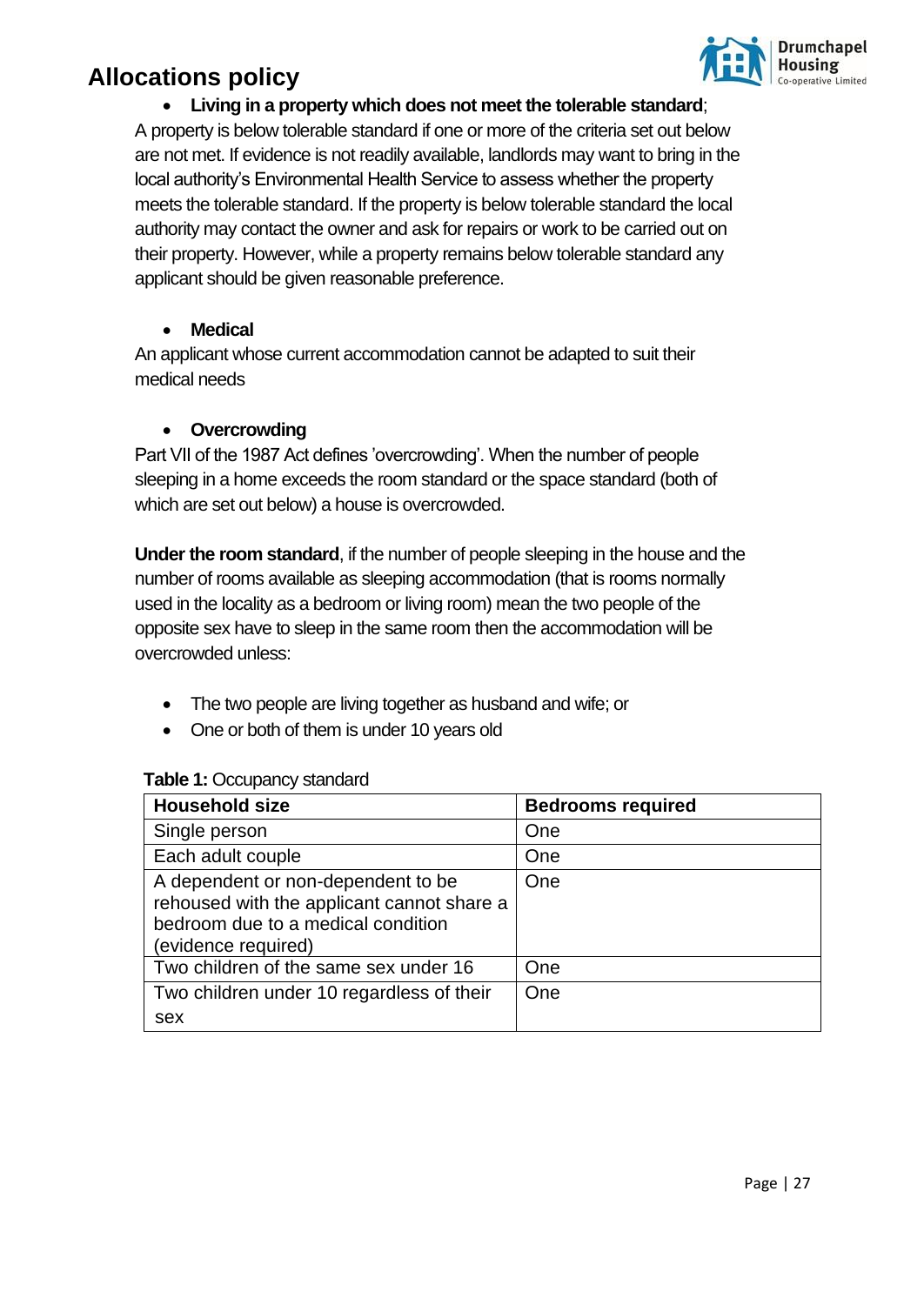

**The space standard**, determines the number of people who are permitted to sleep in a home based on:

- the number of rooms available as sleeping accommodation. Rooms that are counted are rooms normally used in the locality as a bedroom or living room;
- the size of those rooms. Rooms under 50 square feet (4.645m squared) are ignored; and
- the ages of the people who live there. Children under one year old are not counted and children over one year old and under 10 years old count as a half.

**Table 2:** How many people can sleep in the house according to the number of rooms

| <b>Number of rooms</b> | Number of people who can |
|------------------------|--------------------------|
| available for sleeping | sleep in the property    |
|                        | 2                        |
| $\overline{2}$         | 3                        |
| 3                      | 5                        |
|                        | $7\frac{1}{2}$           |
| 5 or more              | 2 for each room          |

**Table 3:** How many people can sleep in each room according to the size of the room

| Floor area of room                                 | <b>Number of persons</b><br>who can sleep there |  |
|----------------------------------------------------|-------------------------------------------------|--|
|                                                    |                                                 |  |
| 110 sq. ft or more (10.219 m <sup>2</sup> )        | 2                                               |  |
| 90 sq. ft (8.361 m <sup>2</sup> ) or more but less | $1\frac{1}{2}$                                  |  |
| than 110 sq. ft                                    |                                                 |  |
| 70 sq. ft (6.503 m <sup>2</sup> ) or more but less |                                                 |  |
| than 90 sq. ft                                     |                                                 |  |
| 50 sq. ft (4.645 m <sup>2</sup> ) or more but less | $\frac{1}{2}$                                   |  |
| than 70 sq. ft                                     |                                                 |  |

**Unsatisfactory housing conditions**, landlords will need to determine the types of housing need that will include within this reasonable preference group The 2014 Act says that people have unmet housing needs 'where the social landlord considers them to have housing needs which are not capable of being met by housing options which are available'. Being able to meet their own housing needs could be described as being able to secure suitable accommodation which meets their needs from existing housing options.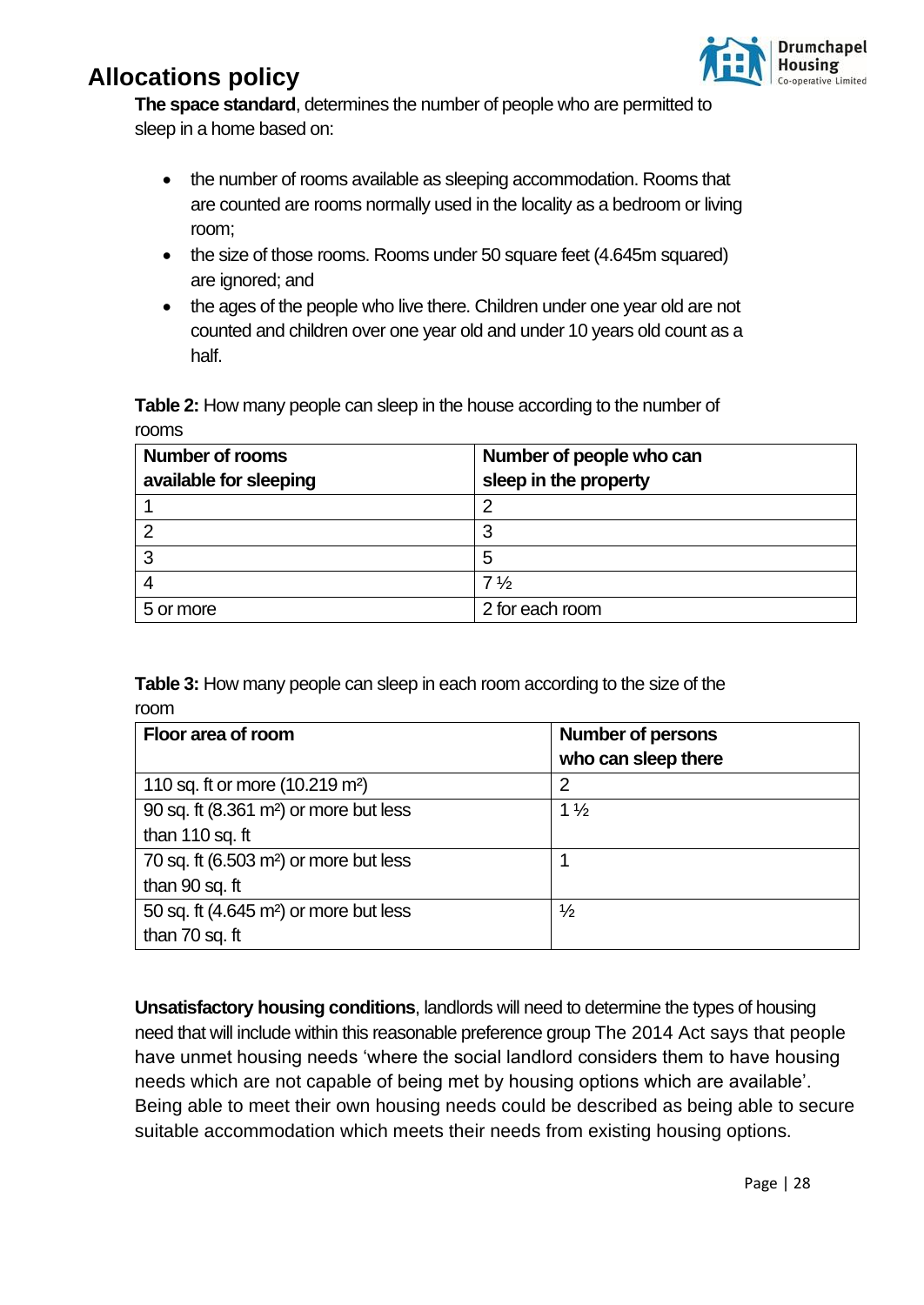

Landlords are required to give reasonable preference to those who are homeless or threatened with homelessness or who are living in unsatisfactory housing conditions if their housing need cannot be met in another way. This does not mean that landlords cannot house somebody whose housing needs can be met in another way, but it does mean they should not give them reasonable preference under their policy.There are two elements landlords should consider when deciding whether someone has unmet housing needs. These are:

- The applicant's circumstances; and
- The existing housing options which are available and accessible to them

An example of when it may be possible to meet housing need other than by giving an applicant reasonable preference for social housing allocation would be where someone's current home can be adapted to meet the household's needs, for example by the installations of a ramp, stairlift or wet floor shower.

However, if an applicant's needs for an accessible or adapted home cannot be met by adapting their current home, they would be given reasonable preference. Equally, landlords and/or the local authority will have to weigh up the practicalities and cost of adapting a property. If that cost would be excessive, landlords may consider someone's housing need cannot be met and give them reasonable preference for rehousing.

### **10.3 Priority C - will be awarded to applicants living in an under occupied property if**:

- Reducing under-occupation helps us to make best use of our housing stock. (Tenants may wish to move to a smaller house as their present home is too large.)
- Applicants who meet this criterion would be awarded a priority ticket only if under occupation is reduced.
- Only tenants (including private rented sector tenants) will qualify for Priority C. No priority will be awarded to owner occupiers.

Landlords should give some level of priority to their own tenants who are under occupying their home and who want to downsize. Landlords should also give an equivalent level of priority to the tenants of any other social landlord who has applied to them for housing and is under occupying according to their allocation policy. The number of applicants involved is not likely to be high and tackling under occupation supports the best use of the socially rented stock across the country. People may find it difficult to leave a property that has been their home for some time. There may also be financial and practical disincentives to making a move. Landlords may wish to consider offering financial or other supports to encourage people to free up larger homes and make a move to a smaller home that may better suit their needs.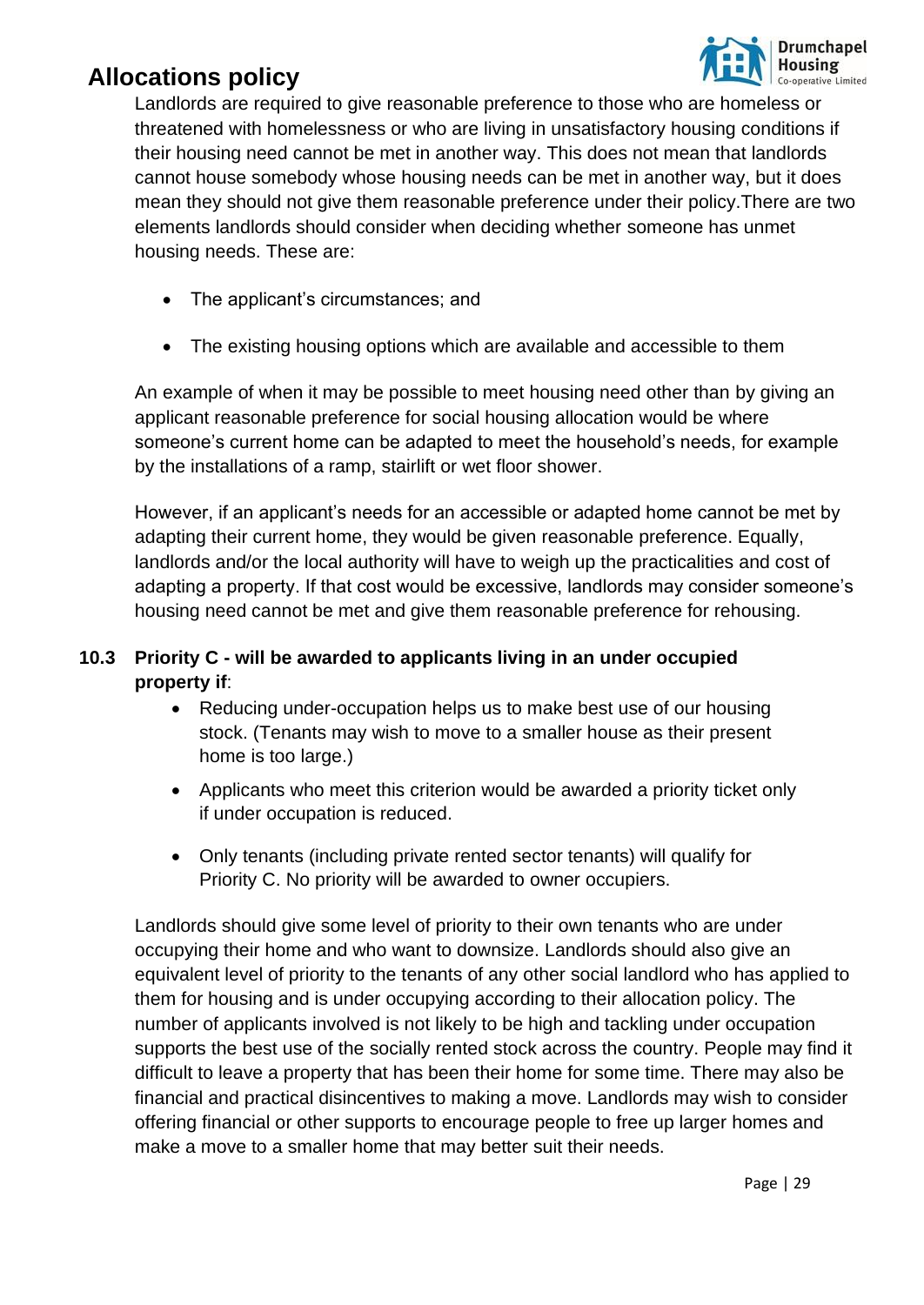

### **10.4 Priority D – Exceptional circumstances**

Where an application needs urgent consideration/action which may not fit within the Priorities A, B and C, the Co-operative may award a priority D. For example, there may be a carer who has been living in the property for 11 months rather than the 12 months qualifying period for succession and

therefore, does not meet the new residency requirements to succeed to the tenancy on the death of the tenant. In this example, we may ward a priority D ticket which would give a degree of preference as an exception to our normal approach.

These types of awards may require Management Board approval. Priority D tickets will not supersede a Priority A, B or C ticket when selecting applicants at the closing date of registration.

### **10.4.1 Consideration of other needs groups**

### **a) Properties subject to demolition or re-generation**

This applies to applicants whose properties are subject to demolition or regeneration due to action taken by their own landlord and who require permanent re-housing.

We will consider on case by case basis requests by local landlords to assist their clearance programmes.

### **b) People re-housed through care and support initiatives**

This applies to applicants who need to be housed as part of community care initiatives and are referred through Social Work or other support agencies. Examples of such groups are:

- Young people looked after and accommodated by Glasgow City Council
- Residents of hospitals and other institutions who are returning to the community
- Residents in supported accommodation now ready to move to other accommodation

### **c) People subjected to domestic abuse, harassment**

This applies to applicants who need to be rehoused as a consequence of harassment or domestic abuse. The types of abuse and harassment we consider include: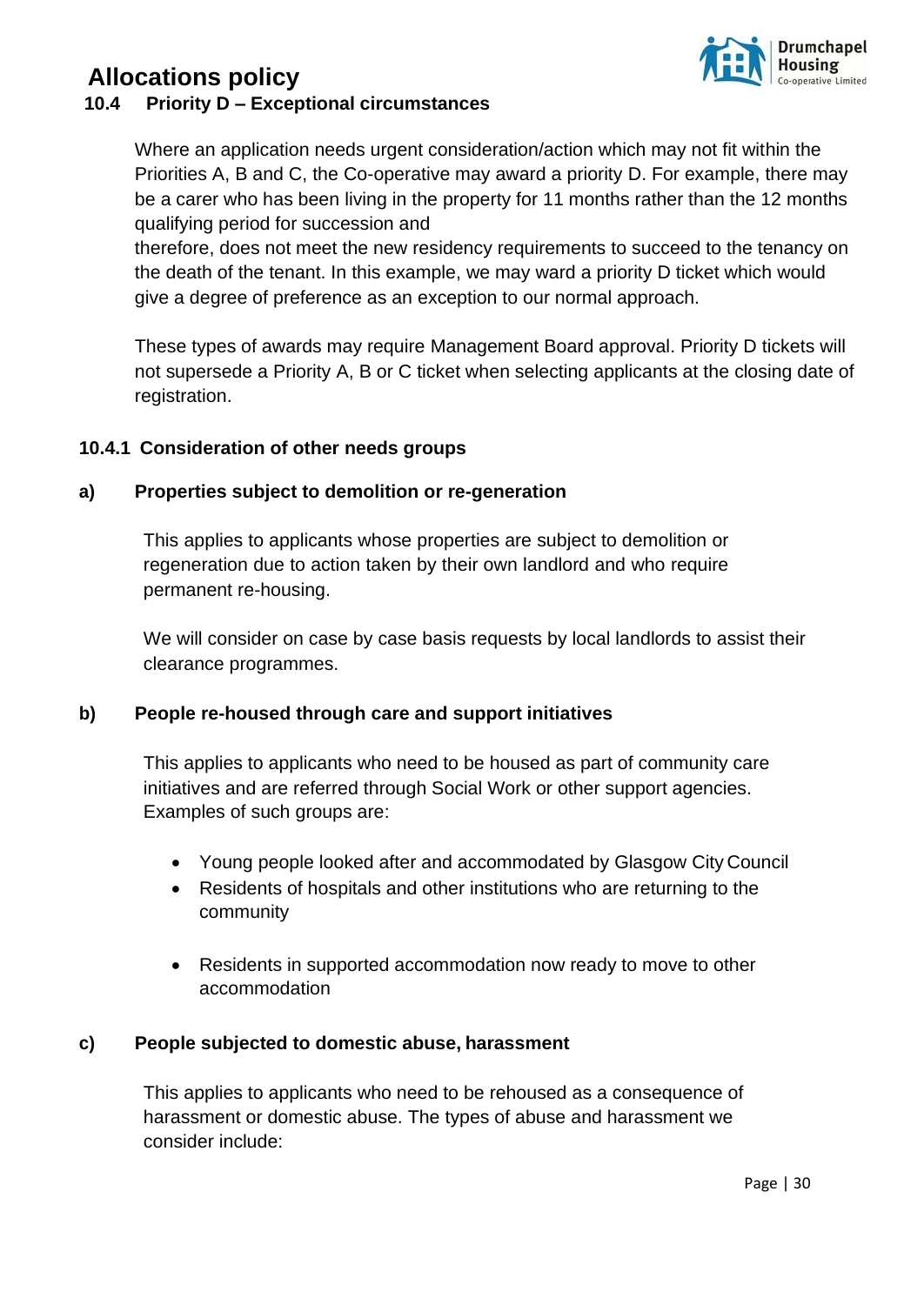

- Domestic abuse
- Racial harassment
- Religious or sectarian harassment
- Homophobic harassment
- Transphobic harassment
- Harassment of disabled people, including those with a learning disability

The Co-operative believes victims of abuse should not be penalised and all applicants should be made aware of their right to stay in their own home safety or seek alternative accommodation. If they elect to stay in their homes, they will be referred (if they consent) to a relevant organisation for assistance / support).

### **d) Private sector accommodation with limited security**

This applies to private rented sector accommodation that is ending due to actions by the landlord or agency to seek recovery of repossession. For instance, this might apply in cases where the landlord is terminating either an assured or a short-assured tenancy through the correct legal procedures.

A priority award in this category may also be awarded to owners whose home is threatened because of mortgage default. This may happen if owners cannot afford to maintain mortgage payments and lenders have taken court action to recover the property for sale. Priority is awarded once the owner has a date to leave accommodation.

In processing applications, we carry out checks as required to confirm details.

#### **e) Tied accommodation**

This applies to applicants living in accommodation as part of their employment duties. A priority ticket is awarded under this category when the accommodation is ending due to termination of employment. Priority ticket is awarded six months before the person leaves employment.

#### **f) Armed forces personnel**

This applies to Armed Forces personnel who occupy service accommodation and want to be re-housed in our community. We encourage applicants to apply as soon as possible before discharge. Applicants are required to provide a copy of their certificate of discharge. A priority ticket is awarded six months before the person leaves the services.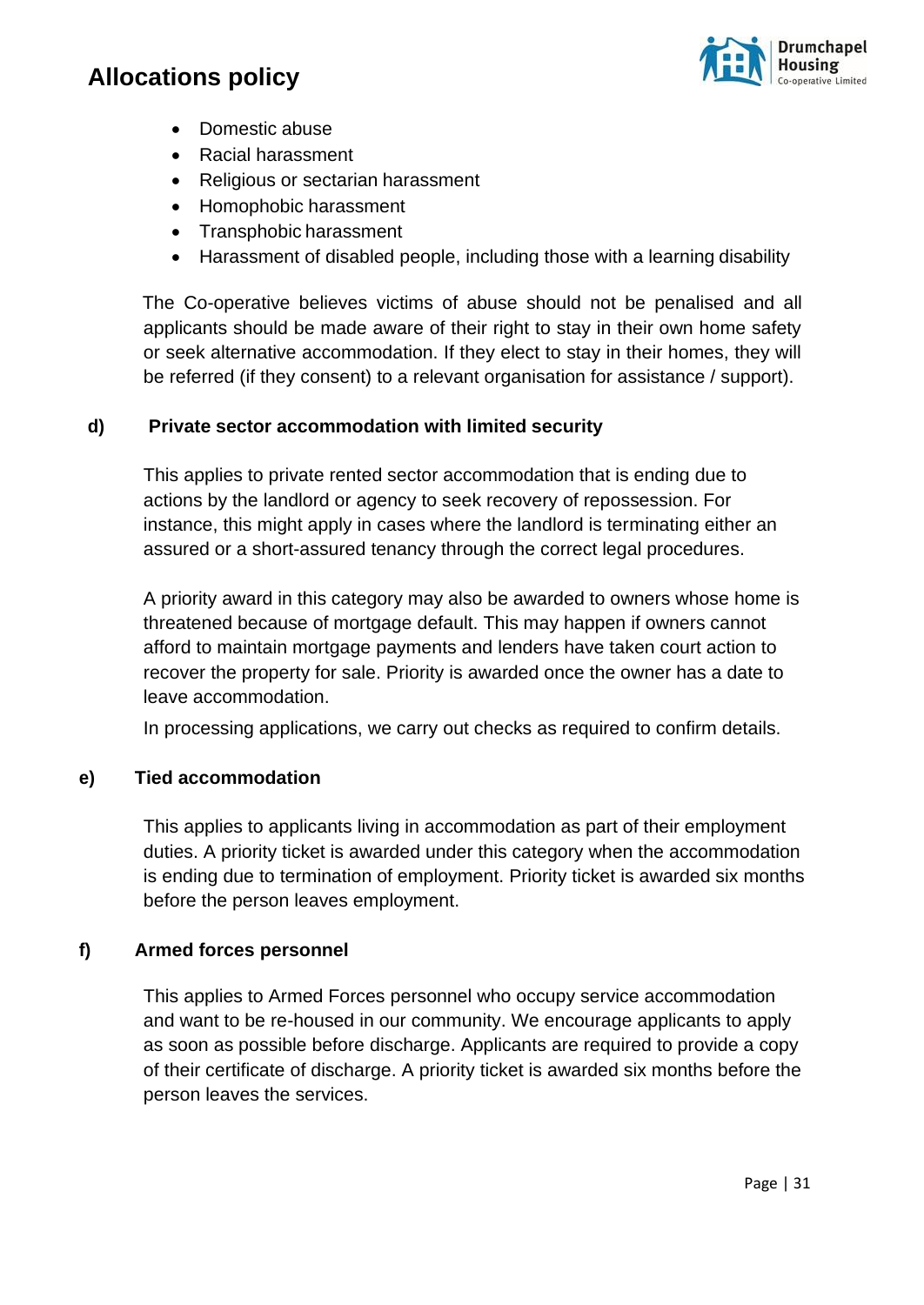### **Allocations policy g) Relationship Breakdown**



This applies to partners in a relationship breakdown who now want to live separately. As applicants for housing, they now form a separate household. It should be noted that the current landlord has no obligation to provide housing for applicants in this category.

### **h) Shared amenities**

Applicants who are living with other households if they share key amenities. The amenities for which points are awarded are kitchen, bathroom or toilet. Applicants need to only be sharing one of these amenities to qualify for the points. Applicants who sublet part of their home or take in lodgers do not qualify for this priority.

#### **i) No fixed address**

Applicants with no fixed address are in this group. For clarity, this would cover those applicants whose applications are registered c/o a Government agency such as the Job Centre or Social Work Departments.

### **j) Care & Support**

Where a person requires support from a friend or relative and the applicant is either the carer or the person requiring support, a priority ticket will be awarded.

Each application will be assessed on its individual circumstances and a number of factors may be taken into account:

- The current distance between the two individuals involved andwhether there are other carers
- The dependency of one person on the other any associated health/emotional problems
- The type and frequency of care being provided
- The recommendations of health/social work professionals in relation to care and support.

There requires to be a fully justifiable reason for the support need and further evidence may be required before a priority ticket in this category is awarded.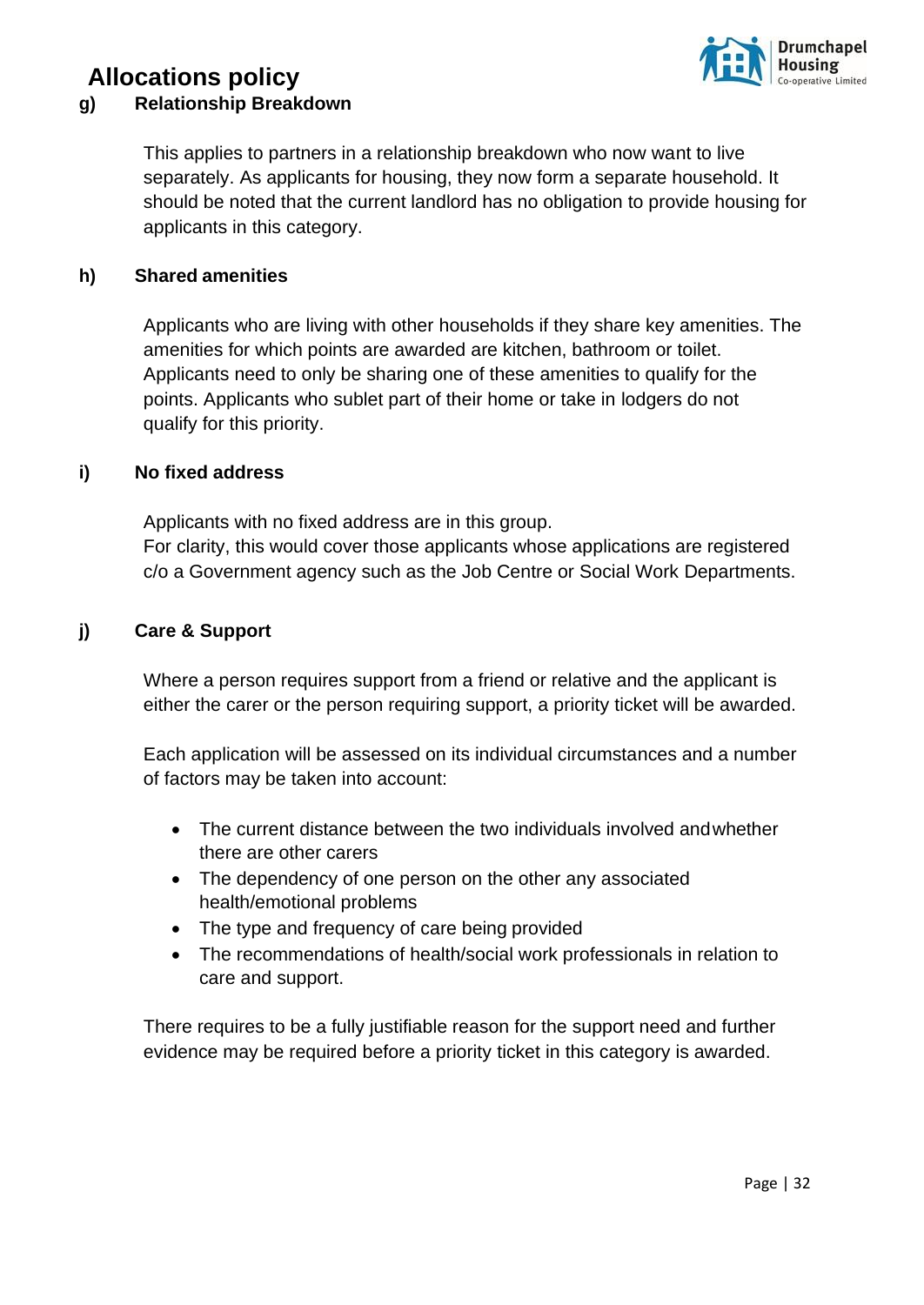# **Irumchapel**

### **Allocations policy**

### **k) Employment**

Applicants who live out with the Drumchapel area who work or are due to take up permanent employment in the Drumchapel area will be awarded a discretionary priority ticket. The onus is on the applicant to provide verification

from their employer of their employment and place of work before a priority ticket is awarded. A priority ticket will not be awarded without sufficient supporting evidence.

### **l) Children/Elderly at height**

Applicants will be awarded a priority ticket in this category in the following circumstances:

- Applicants with a child or children under 10 years living in multi-storey accommodation.
- Elderly applicants, defined as those people who are 60 or over, living on the third floor or above and wish to move to a lower level property.

### **m) Medical**

Applicants will be awarded a priority ticket in this category in the following circumstances:

- Applicants can evidence mobility issues, however, do not fit Priority B with an unmet need
- **10.5** We will not change our policy on the priority of allocation of houses without consulting applicants on our housing list, our tenants, any bodies registered in our register of tenant organisations or any other persons as we think fit. Further before we alter any of our rules in relation to priority of allocation of houses, we will have regard to any local housing strategy for our area any guidance published by the Scottish Ministers.

### **11.0 Appeals and Complaints**

### **11.1 Appeals**

An appeal can be made if an applicant is unhappy with a decision we have made, for example:

- The group or priority awarded;
- A decision to suspend from receiving offers;
- A decision to cancel an application; or
- Any decision made which the applicant believes has not been dealt with in accordance with this Policy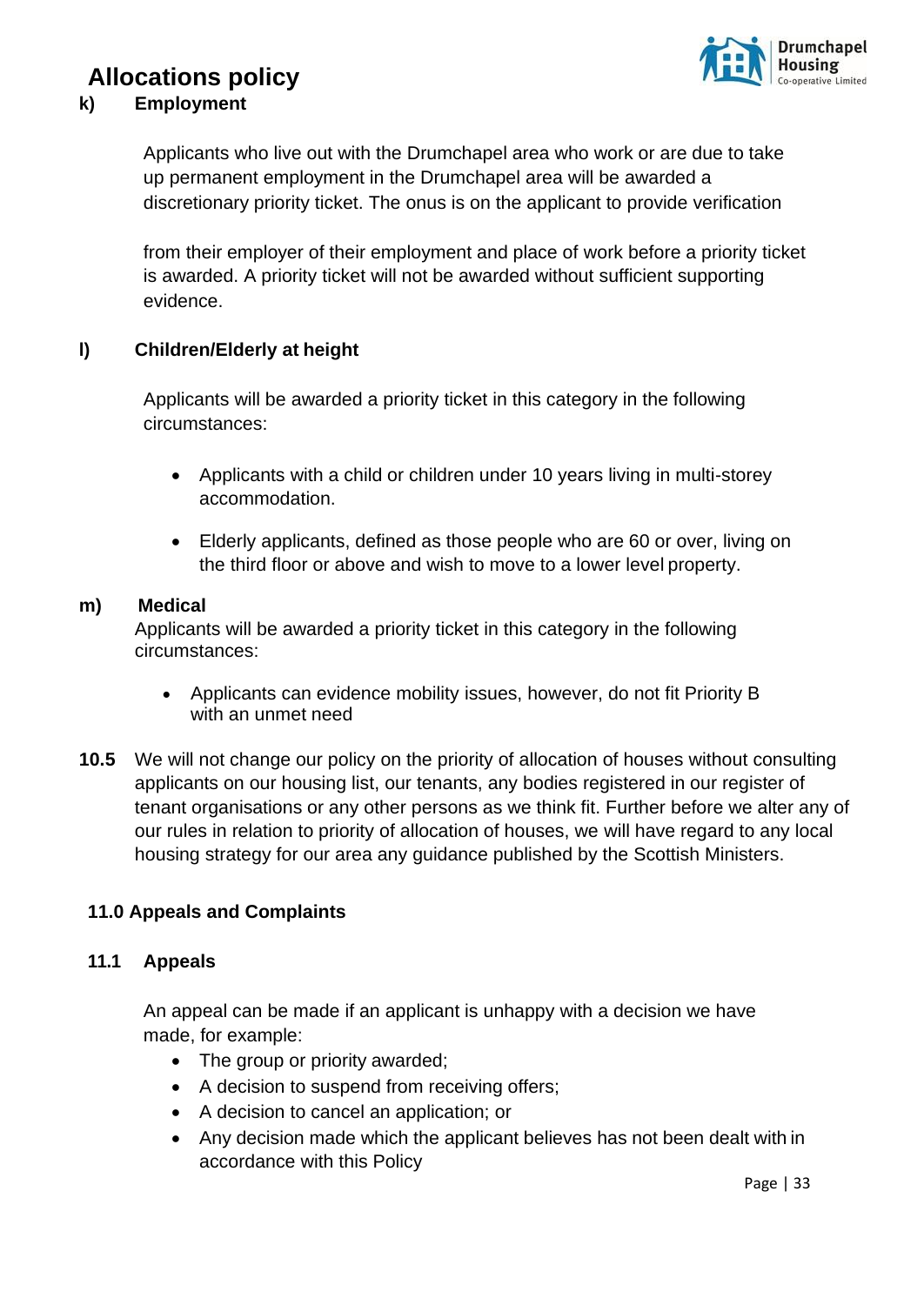

An applicant should appeal in writing within 14 days of the decision to the Senior Management Team giving their reason for the appeal. The decision will then be reassessed by a member of the housing services team not involved with the original assessment. A written response will be provided within seven working days advising if there has been a change to the original decision.

### **11.2 Complaints**

If an applicant is dissatisfied with the level of service they have received e.g. published service standards not being met, a complaint should be made to the Co-operative who will respond in accordance with their complaints policy and procedures. Should an applicant remain dissatisfied having exhausted the organisation's internal complaints procedures the applicant can complain to the Scottish Public Services Ombudsman (SPSO).

### **12.0. Equality and Diversity**

Our core values include providing a fair and equal service for all housing applicants and we will ensure that in applying this policy we will not discriminate against any individual, household or group on any of the grounds detailed in our Equality and Diversity Policy.

The following are some examples of how we will achieve this:

- Publication of this choice based allocation policy in other formats and different languages, on request (with any reasonable costs borne by the Co-operative)
- Ensuring our allocation documentation is produced in plain language
- Promoting awareness of this choice based allocation policy to a diverse range of groups
- Providing interpreting services, on request
- Consulting with national bodies, as required, to promote good practice
- In line with our equality commitments, this form can be made available in different languages and in alternative formats.
- Support for people with learning difficulties (or other support needs) or who may need support to complete applications by adjusting the way that we communicate, including adapting written communications, making arrangements for meetings, sign-positing to support agencies / advocates, etc.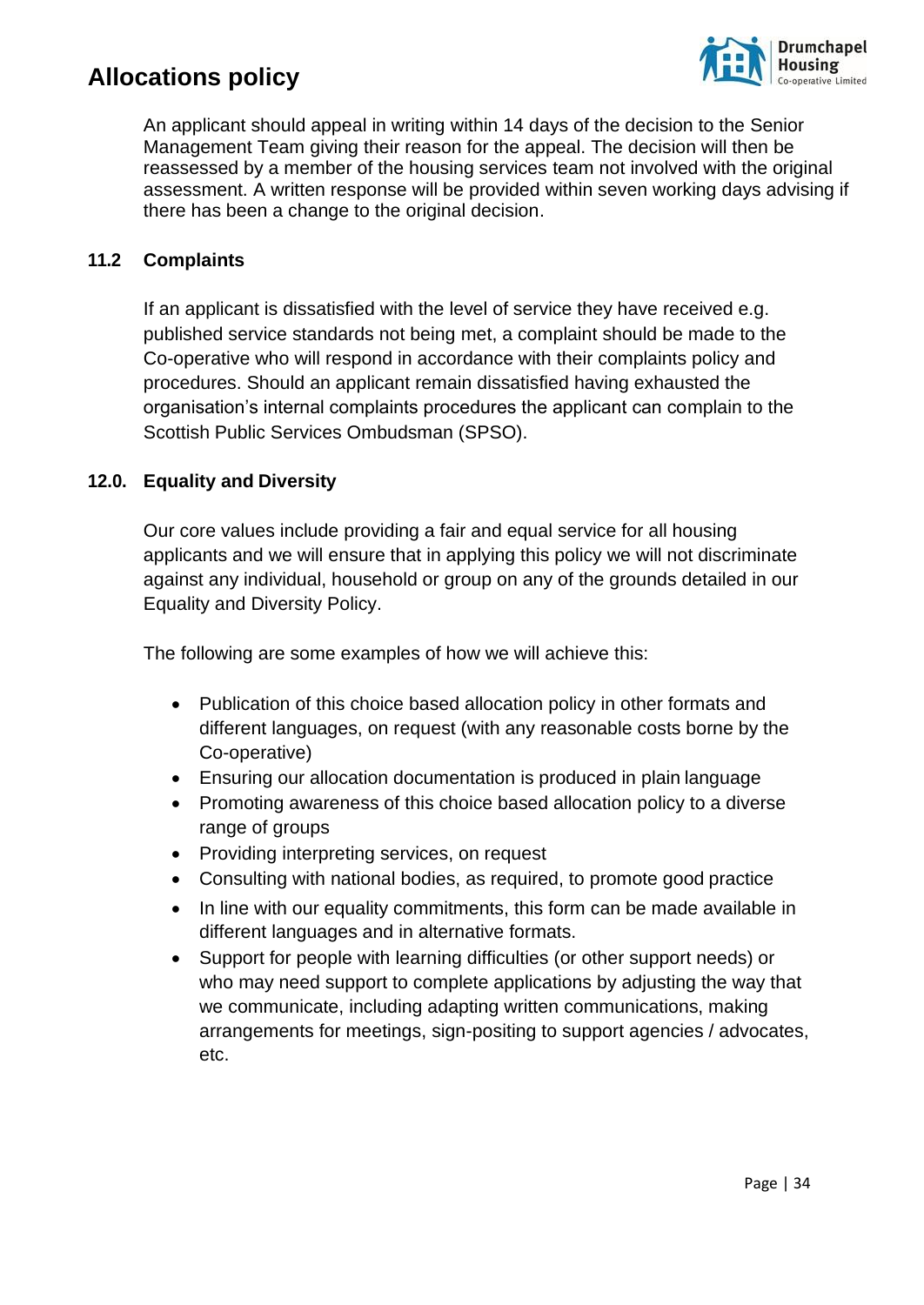

### **13.0. Training and Development**

Training is an important element in ensuring that the common allocation policy is implemented and monitored effectively. The training requirements of Management Board and staff will therefore be regularly assessed to ensure that they have the skills to effectively implement and monitor this policy. This includes training on:

- Allocation law and practice
- Allocation policy and procedures
- Information technology systems
- Other relevant legislation such as equality law

We will monitor training through our training plans and annual staff appraisals and link to personal development needs.

### **14.0. Auditing and Monitoring Performance**

#### **14.1 Auditing Performance**

We will ensure that proper mechanisms are in place to allow individual allocations to be audited.

#### **14.2 Monitoring performance**

Monitoring the implementation of this policy is an important part of quality assurance and to measure if we are meeting our stated aims and objectives. It is also essential to ensure that allocation practices are subject to continuous improvement.

We will monitor performance in the following areas:

- he number of new applications received, including whether or not they are processed within targets
- The number of applications suspended and cancelled.
- The number of applications reviewed and removed as part of the review process
- The numbers of applicants in each group.
- Household type and equality information
- The number and percentage of lets against targets
- Numbers and reasons for refusal of offers.
- Appeals and complaints information.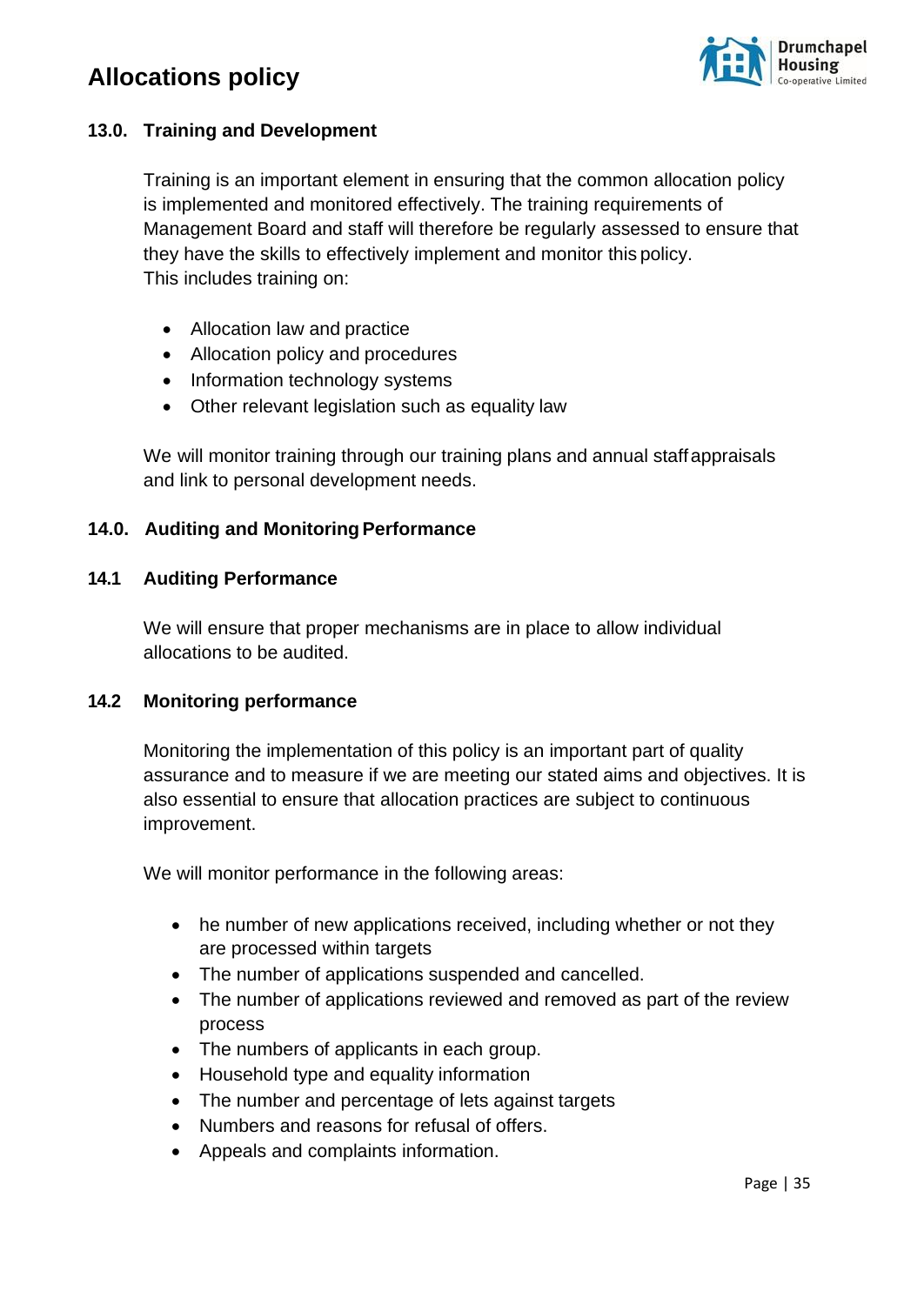

Information on allocation trends is presented to the Management Board on a regular basis.

As part of our Equalities policy we have an Equalities Action Plan were incidences are recorded and monitored by the Management Board.

### **15.0. Policy Review**

This policy will be reviewed every 3 years unless amendment is prompted by a change in legislation or monitoring/reporting reveals that a change is required sooner.

Procedures and working methods may be altered more frequently where this is needed.

Policy review will involve consultation with our tenants, applicants and any other relevant stakeholders.

We will take account of any views, representations or tenant survey outcomes in revising our policy and service provision to assist in the development of effective service delivery. Including traditionally excluded groups and groups representing protected characteristics

### **16. GDPR Privacy Statement**

16.1 The Co-operative will gather and use certain information about individuals in accordance with GDPR. Staff members have a responsibility to ensure compliance with the terms of the privacy policy and to collect, handle and store personal information in accordance with relevant legislation. The Fair Processing Notice (FPN) details how personal data is held and processed.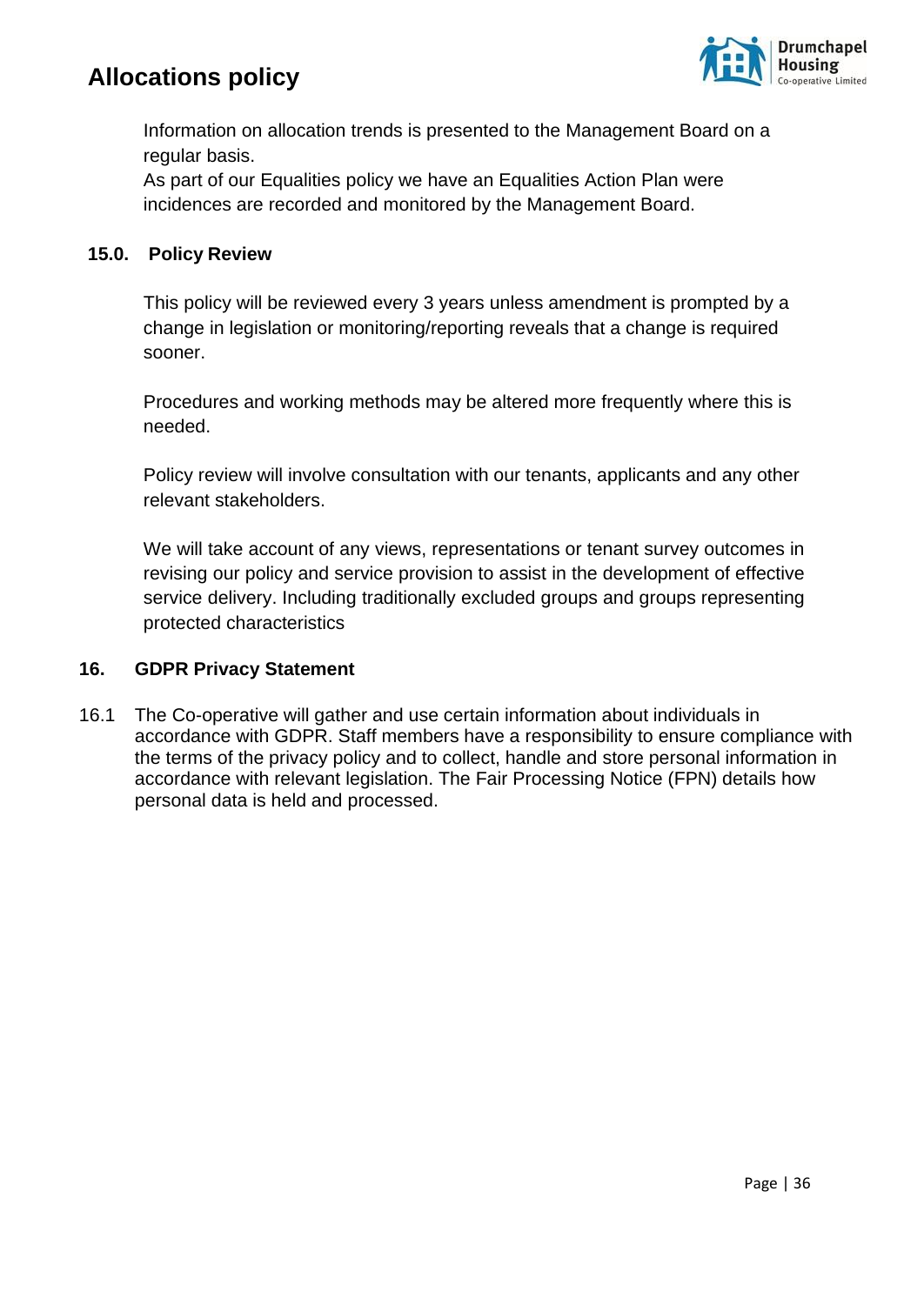

### **Appendix 1**

### **List of Glasgow Housing Register Participating RSLs**

Cadder Housing Association Cernach Housing Association Charing Cross Housing Association Drumchapel Housing Co-operative Glasgow West Housing Association Kendoon Housing Association Kingsridge Cleddans Housing Association Maryhill Housing Association NG Homes Partick Housing Association Pineview Housing Association Sanctuary Scotland Housing Association Yorkhill Housing Association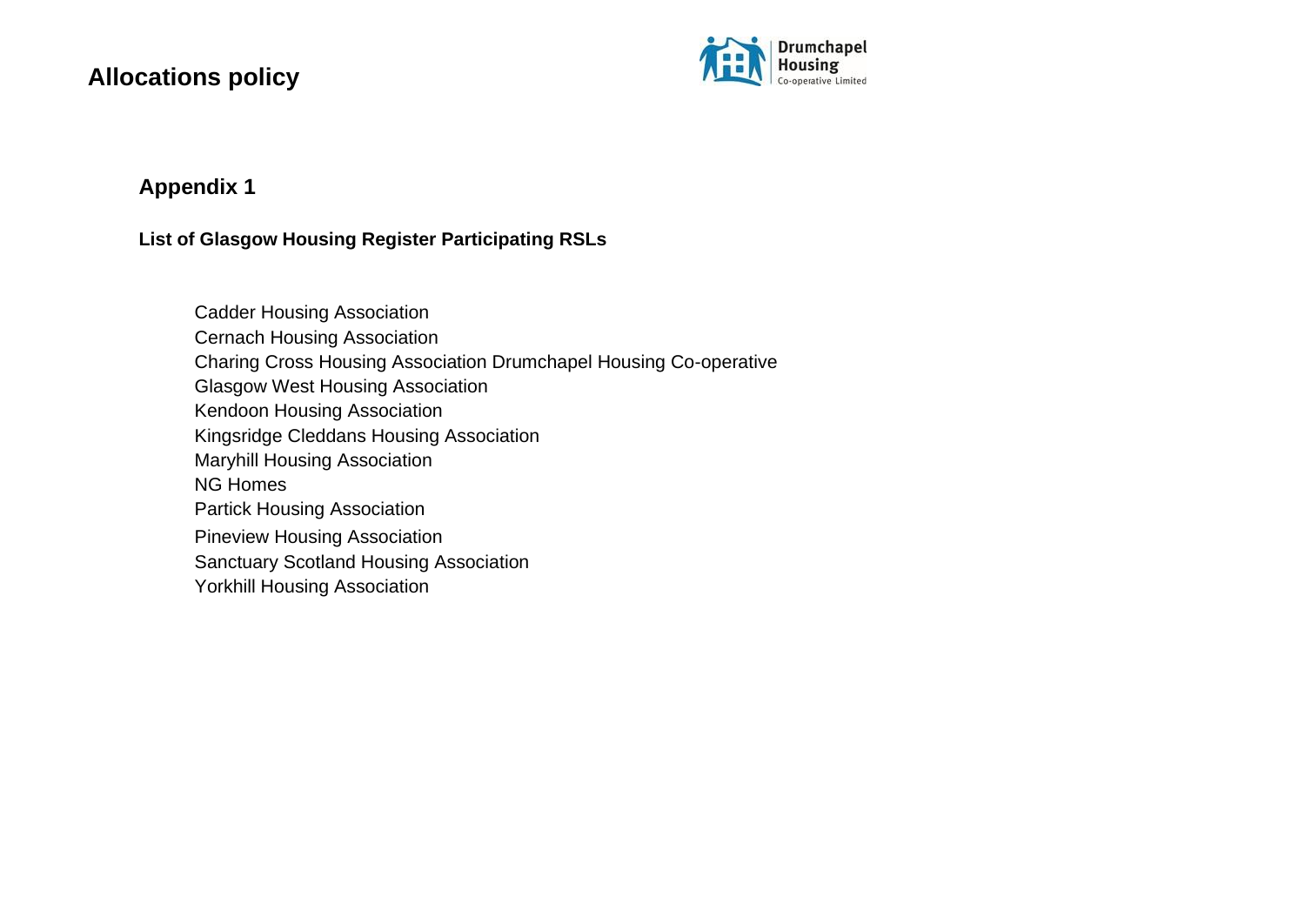

# **Equality Impact Assessment Tool**

| Name of the policy /<br>proposal to be<br>assessed                                                                                                                                 | Choice based lettings |                                                                                                                                                                                                                                                                                                                                                                                                                    | Is this a <b>new</b><br>policy / proposal<br>or a revision? | <b>New</b> |
|------------------------------------------------------------------------------------------------------------------------------------------------------------------------------------|-----------------------|--------------------------------------------------------------------------------------------------------------------------------------------------------------------------------------------------------------------------------------------------------------------------------------------------------------------------------------------------------------------------------------------------------------------|-------------------------------------------------------------|------------|
| Person(s) responsible<br>for the assessment                                                                                                                                        |                       | Depute Director and Housing Management Team                                                                                                                                                                                                                                                                                                                                                                        |                                                             |            |
| 1. Briefly describe the aims, objectives and<br><b>purpose</b> of the policy / proposal<br>2. Who is intended to benefit from the<br>policy / proposal? (e.g. applicants, tenants, |                       | This policy sets out:<br>How to apply for housing;<br>How an application for housing will be assessed based on housing need;<br>and<br>How homes are allocated to meet the needs of housing applicants<br>The purpose of this policy is to ensure that everyone who applies for housing is treated<br>fairly, consistently and with respect.                                                                       |                                                             |            |
| staff, contractors)<br>3. What outcomes are wanted from this<br>policy / proposal ? (e.g. the benefits to<br>customers)                                                            |                       | To ensure that the co-operative's processes and procedures for allocating its stock are:<br>Consistent and fair decisions are made<br>Delivery equality of opportunity for all applicants and ensure no people or groups, are<br>treated more or less favourably, than anyone other applicants (unless it can be justified<br>under the policy)<br>Ensure that all decisions are open, transparent and justifiable |                                                             |            |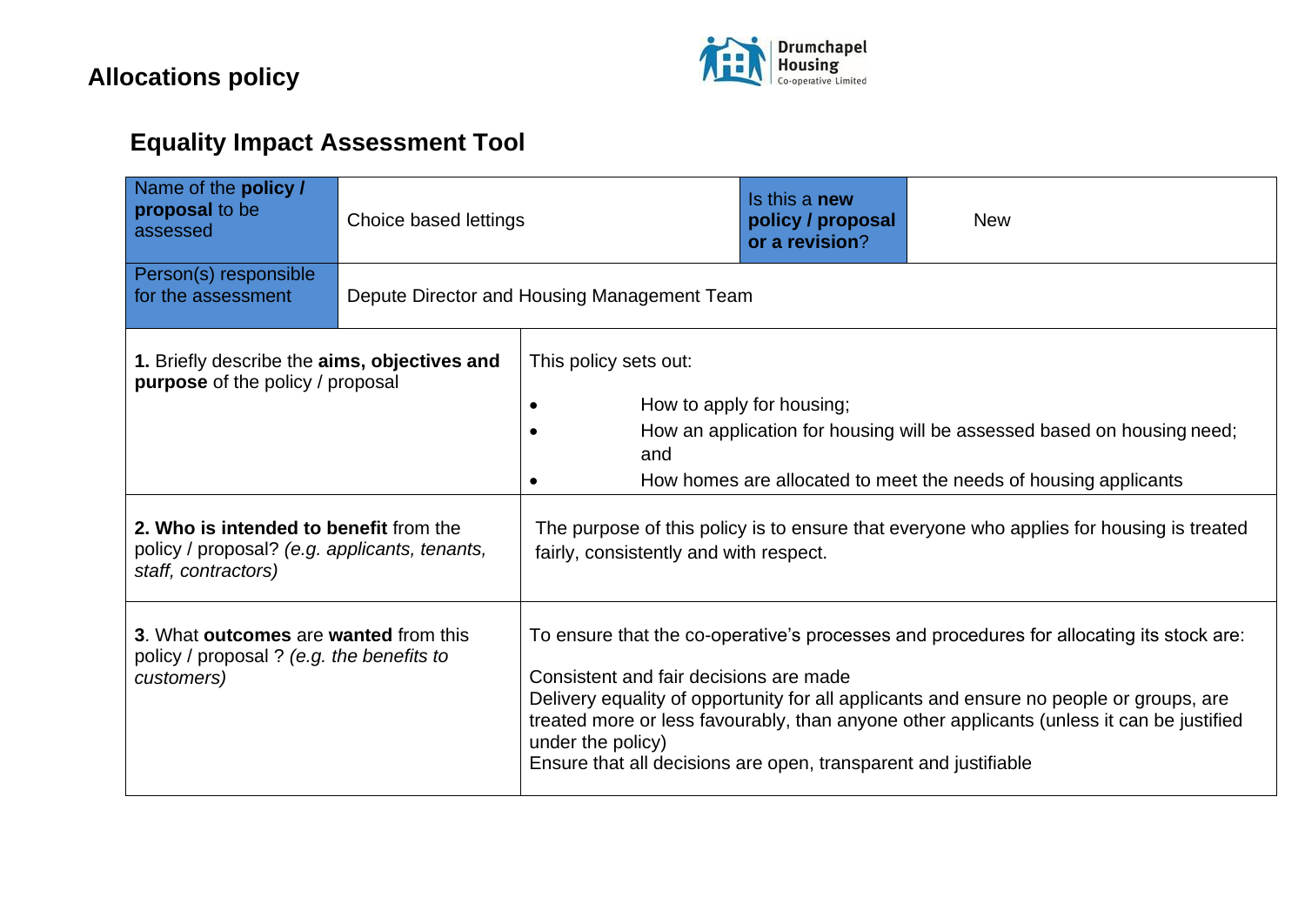

| 4. Which protected characteristics could be affected by the proposal? (tick all that apply)                                                      |                                                                                                                                                                                                                                   |                                                                                                                                                                                                                                                                                                                                                                                                                                           |
|--------------------------------------------------------------------------------------------------------------------------------------------------|-----------------------------------------------------------------------------------------------------------------------------------------------------------------------------------------------------------------------------------|-------------------------------------------------------------------------------------------------------------------------------------------------------------------------------------------------------------------------------------------------------------------------------------------------------------------------------------------------------------------------------------------------------------------------------------------|
| Gender<br>Minority<br>✓ Disability<br>Ethnic                                                                                                     | Sexual<br>Orientation                                                                                                                                                                                                             | $\checkmark$ Age<br>Religion<br>$\Box$ Maternity /<br>Transgender<br>/Transsexual<br>pregnancy                                                                                                                                                                                                                                                                                                                                            |
| 5. If the policy / proposal is not relevant to any of the <b>protected characteristics</b> listed in part 4, state why and end the process here. |                                                                                                                                                                                                                                   |                                                                                                                                                                                                                                                                                                                                                                                                                                           |
|                                                                                                                                                  | <b>Positive impact(s)</b>                                                                                                                                                                                                         | <b>Negative impact(s)</b>                                                                                                                                                                                                                                                                                                                                                                                                                 |
| 6. Describe the likely positive or negative<br>impact(s) the policy / proposal could have on<br>the groups identified in part 4                  | <b>Consultation event</b><br>September 2018<br>with tenants,<br>applications and<br>service users<br>Feedback - under<br>occupation priority<br>and aspirational lets<br>for tenants only to be<br>considered. These<br>have been | <b>Minority Ethnic</b><br>There may be negative impact on those for whom English is a<br>second language who may find it more difficult to understand<br>& navigate the process and fulfil the requirements.<br><b>Disability</b><br>People with additional support needs i.e. visual impairments /<br>learning disabilities may find it difficult to complete applications<br>on-line and / or provide supporting documentations.<br>Age |
|                                                                                                                                                  | implemented from<br>May 2019 when<br><b>Housing Scotland Act</b><br>2014 comes into<br>force.                                                                                                                                     | Social media may not be the method of choice for people of a<br>certain age group i.e. older people                                                                                                                                                                                                                                                                                                                                       |